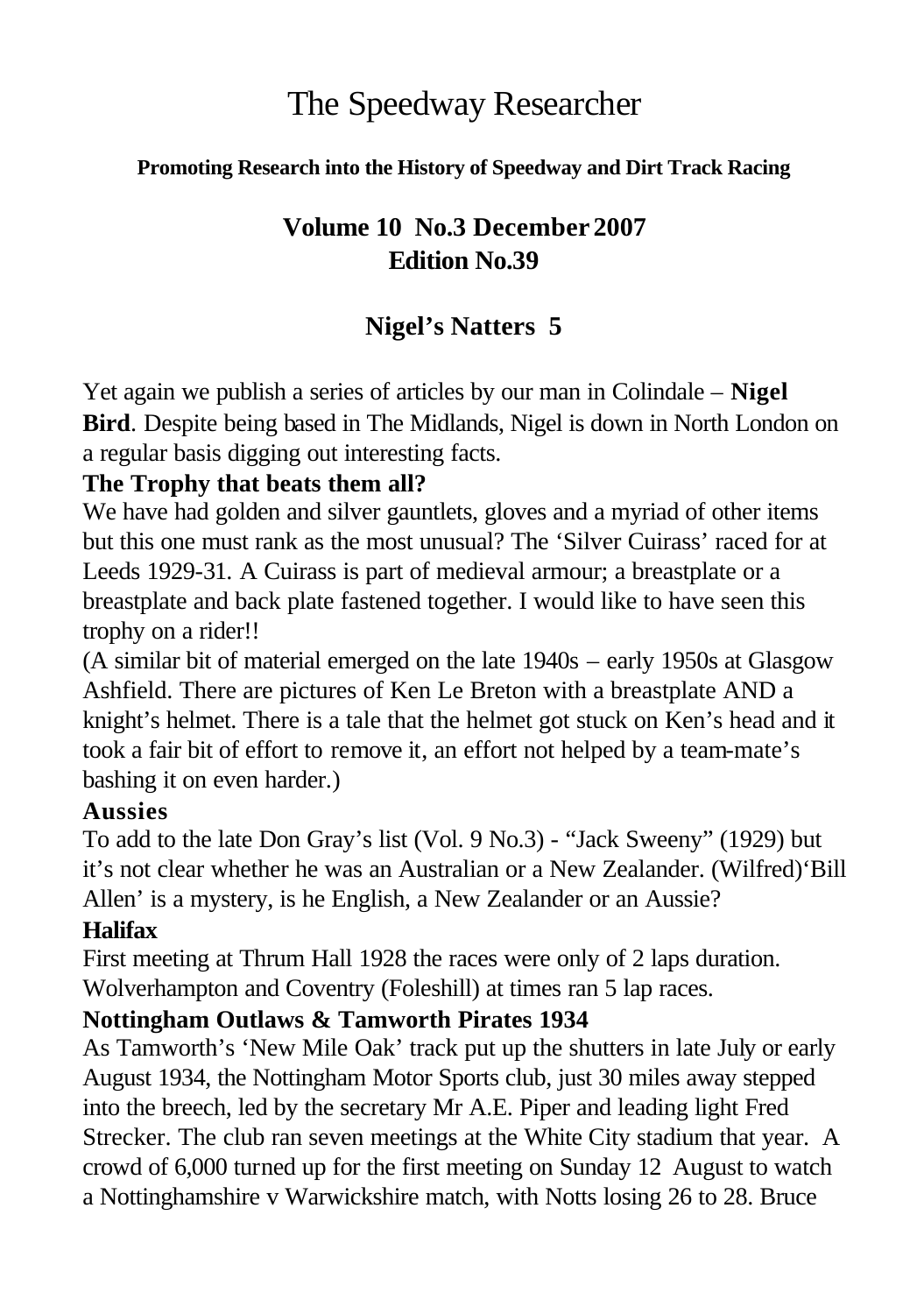Van Heigan, several seconds quicker than the rest of the low grade riders scored a 9 point maximum for Warwicks, he was of course non other than Fred Strecker. Fred at that time was also a member of the Birmingham (Hall Green) side. It is believed that Fred's best pal George Dykes rode as Bill Wykes? H. Herbert appeared at one meeting, this was probably former Leicester Super rider Hal Herbert who lived locally. Former Nottingham team men Archie Shelton & Buster Brown gave occasional appearances. Jack Riddle, believed to be from the Cambridge area was a regular visitor, an amateur speedway rider and possibly a grass track man, who had raced at Greenford 1931. It is also believed he appeared in the Southampton team 1937 and the Sunday league 1938. *(\*1)*

 Among the Mile Oak pirates who raced here are Les Cox, Rocky Burnham, Tony Johnson, Frank Rich, Eric Dale and Frank De Reske, who was Coventry man Les Brooke *(\*2),* he was also having rides with the New Cross second team*(\*3)* All but the last event 26th September were team matches against Counties plus scratch races. Sidecar racing also featured at every meeting. Good crowds came to the first and third meetings; the second had suffered from the rain and was abandoned. And then the weather worsened, rain, more rain!

And as the crowd levels plummeted in line with the wet stuff so did the clubs profits and a loss was made. Many of the riders may well have been local grass track men. Their names are unfamiliar, but these names may have been pseudonyms, is Dickie Pink one of those?

The Notts Club were affiliated to the ACU, but in all probability these events ran without official sanction?… "Outlaws"

It appears Fred Strecker raced at the 'New Mile Oak' track, he was written in the programme as Von Eagan *(spelling mistake for Van Heigan).* Percy and Norman Trimnell is the same person (Hall Green Div II side). At the

Tamworth Pirate track he often used the name Baggy Trimnell. New Mile Oak and Coventry Promoter C.H.Trimnell was not the father but the eldest of the 5 Trimnell brothers. Norman was the youngest. (b.1906)

*(Ref\*1 Bryan Tungate) (Ref \*2 Colin Parker) (Ref \*3 Bob Ozanne)*

#### **Newspaper match report**

First meeting, Sunday the 12 August 1934.

Nottinghamshire 26. Warwickshire. 28

Narrow victory for the visitors.

Bruce Van Heigan collected Maximum points for the 'away' team winning each of his races and was largely responsible for Warwickshire winning the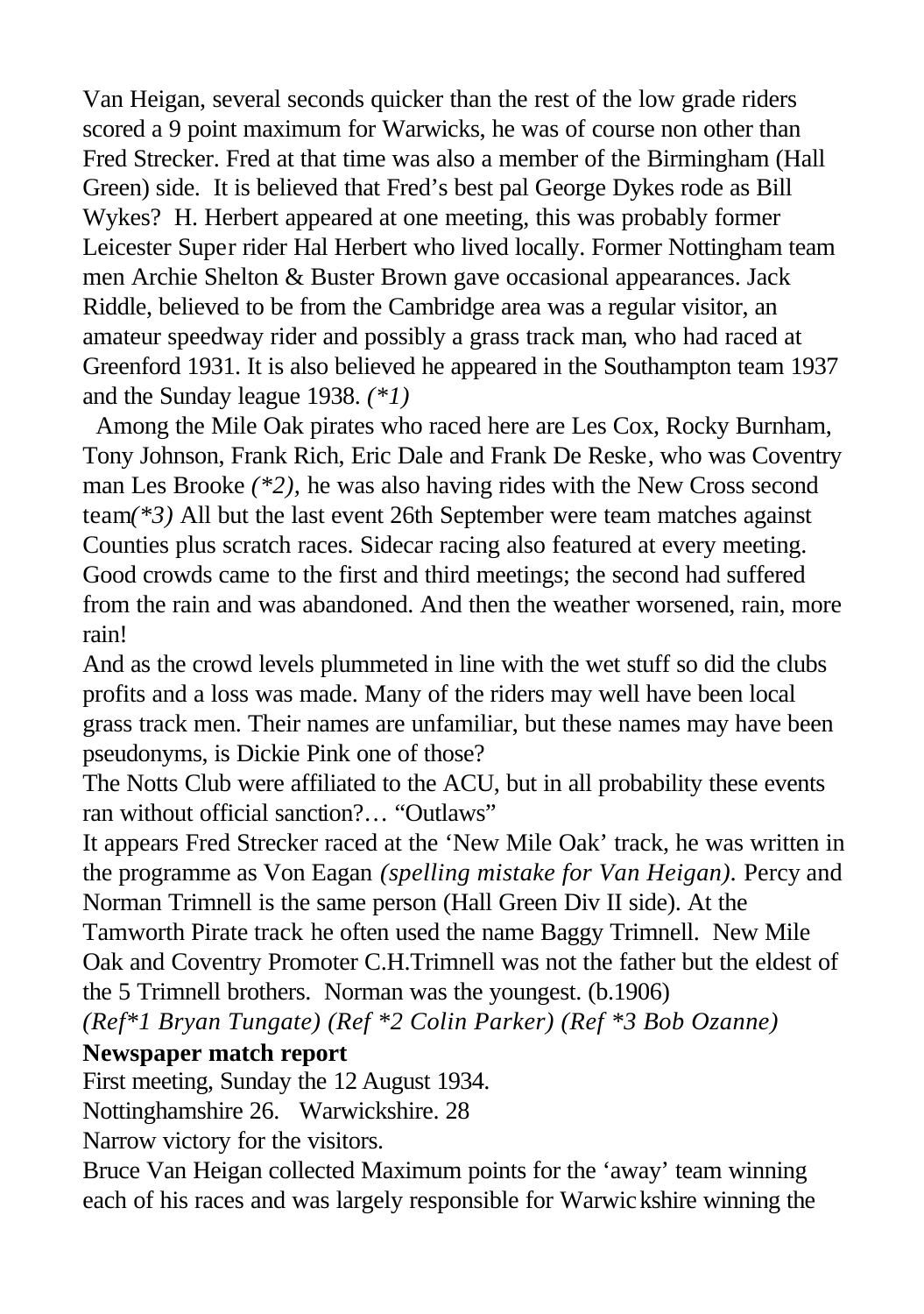match. Bill Roberts was the most successful of the local team, only dropping 1 point and having 2 firsts and a second to his credit. The away team held a lead of six points for the fourth, fifth and sixth races and the local riders did well to reduce this to two points by the last race. Bert Walton crashed in his first race and took no further part in the match; fortunately he was not seriously hurt. **Notts:** Jack Trent 7, Jack Riddle 2, Bill Roberts 8, Buster Brown 1, C. Sansom5, Rocky Burnham 2, T. Day 1.

**Warks:** Eric Dale 7, Billie Lee 1, B. Von Heigan 9, Bob Charles 2, Frank Rich 7, Les Cox 2

More of Nigel's Natters in the next edition.

### **Oxford Needs 1949**

Oxford is not such an obscure venue but there are a fair few gaps to fill in the 1949 season as follows: Second Half Data 21.4 v Hastings; 28.4 vYarmouth; 5.5 vHull ;12.5 vExeter; 26.5 vLiverpool; 9.6 vRayleigh; 16.6. vStoke(Hanley); 23.6 v Tamworth; 30.6 v Halifax; 7.7 v Plymouth; 28.7 vHull; 4.8 vLiverpool; 11.8 v Cradley; 18.8 vExeter; 1.9 v Rayleigh;8.9 v Leicester; 15.9 v Stoke (Hanley); v 29.8 vPoole; 6.10 v Tamworth; 13.10 vHalifax (+Time Ht14); v Plymouth; v Walthamstow. Meeting Details 30.7 Cheetahs v Dominion Riders; 22.9 Cheetahs v Plymouth (Abn@Ht10). All Times v Exeter 18.8

### **California in Reading Needs 1949**

California in Reading, on the other hand is a bit more obscure but it would be interesting to see if anyone can provide the details for any of the meetings listed below, and, if they have details for any other meetings held that year but not listed. Meeting Details 17.4. Individual; 01.5 Easterners v Westerners; 15.5 Easterners v Westerners; 29.5 Easterners v Westerners; 19.6 California Trophy; 10.7 Peck's Team v Newell's Team; 24.7 v Hayes; 21.8 California Trophy; 04.9 Peck's Team v Newell's Team; 25.9 ?; 2.10 California Trophy; 16.10 Chalfonts v Amersham. The profile of this venue was raised when a reunion was staged near the site of the actual track.

### **Web Warblings**

The web gives the opportunity to look at some details of who is using it and the stats show lots of hits from all round the world including a fair few from the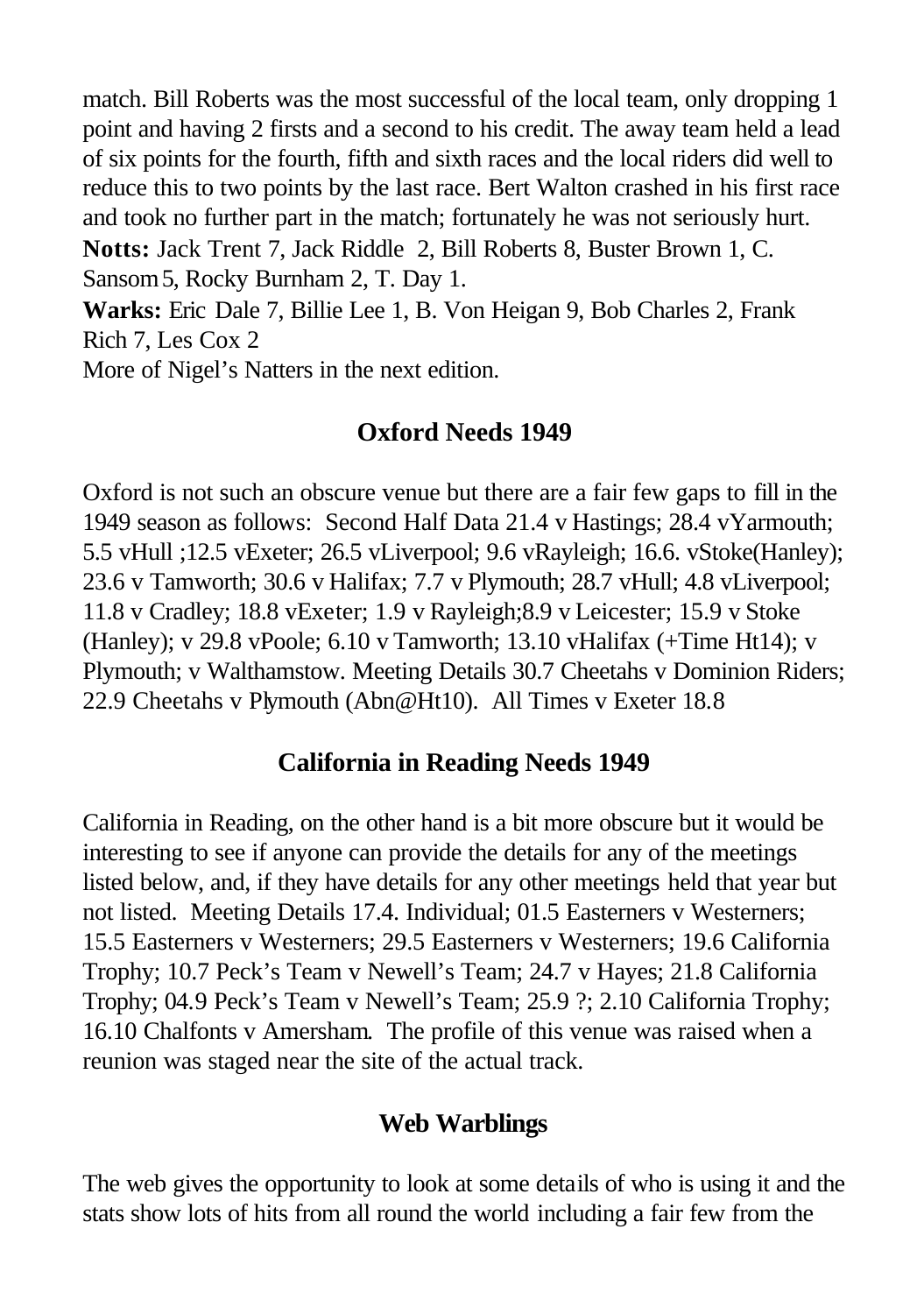USA. It is likely that many may chance upon us looking for car speedway and don't stay long but it at least shows the search engines are giving us the help. We have a fair few links from a pile of sites and both the Yahoo and Google, plus other search engines know about us too.

The number of venues continues to rise and by the time you read this St Austell, Oxford, Leicester and a few more of the Third Division of 1949 and 1950 will be available to view. There are still a pile of gaps to fill and you could help by looking over the needs section on the site or, if you like, I'll email you a copy if you contact me at jjh1950@blueyonder.co.uk . We've sorted out a few problems with the copies of The Speedway Researcher Magazine with Volumes 1 – 4 now completely covered. All contributions, no matter how small, are acknowledged in the Contributors section. Whilst Jim has a fair amount of copies of programmes to be getting on with, nothing is refused.

### **Rider Replacement etc**

We probably are are all aware of the gag about that well known Norwegian Rider (Reidar) Replacement. However, to be honest it it has been around so long it would be interesting if someone could pull together a potted history of this rule which surfaced in the early days of the British League in the 1960s. Equally, the Tactical Substitute (AKA Tacky Sub) rule which came in in the mid 1950s is worthy of a potted history too.

Now – what about going the whole hog and adding a section on Guest riders for good measure.

We open the pages of The Speedway Researcher for an article or articles on these topics. **Editors**

### **Kevlars or Leathers – What do you prefer?**

It is amusing to look at the photographs of yesteryear and the grab of those lads who sifted the cinders with the lag trailing behind them. Baggy leather trousers and equally baggy leather tops which did not look particularly stylish by any stretch of the imagination. Even in the immediate post war years the standard kit was the baggy leather two piece.

Move on and the leathers became one piece suits which, in their original incarnation, were baggy and padded at the shoulder and the various vulnerable joints such as elbow and knee.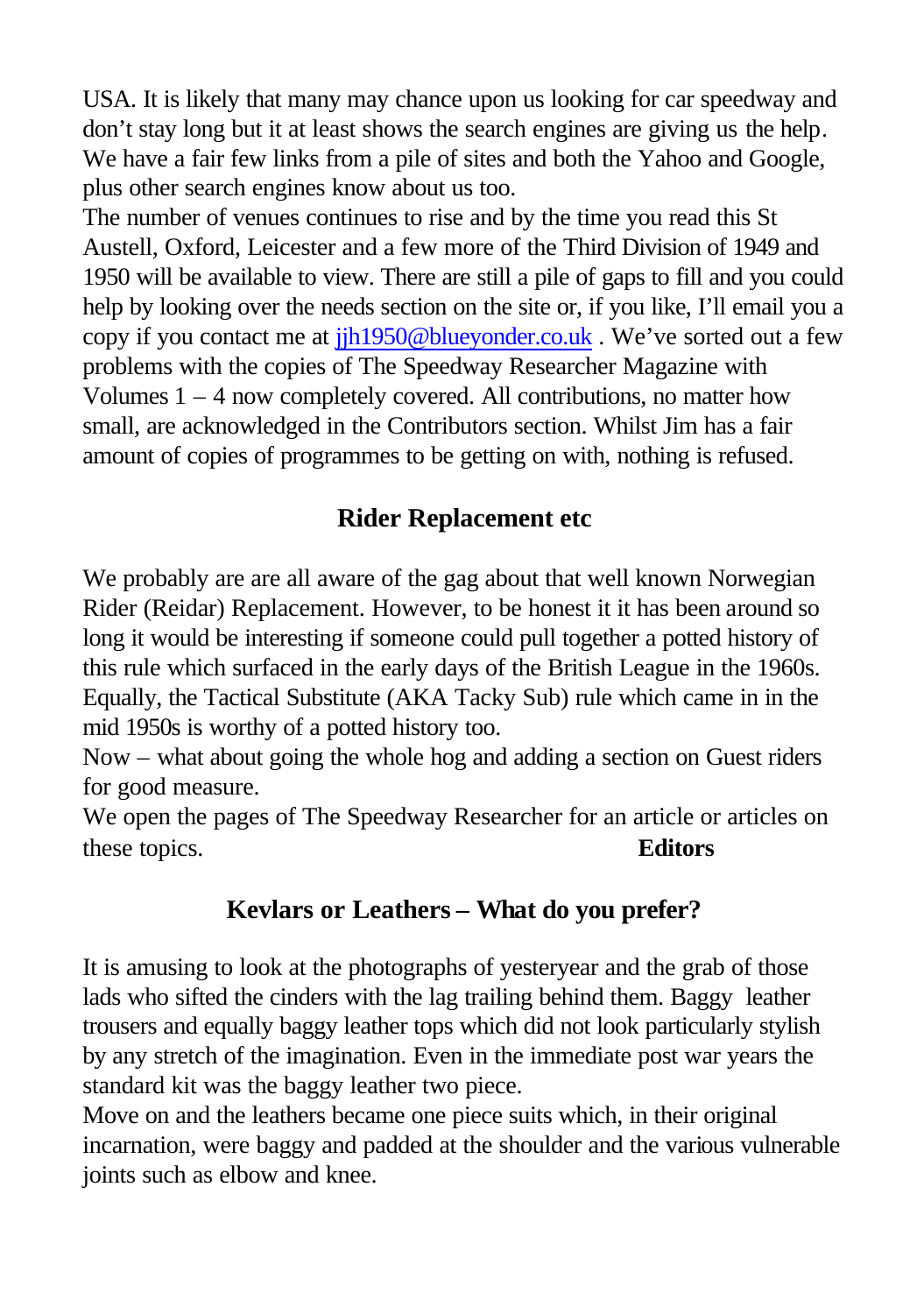Need less to say both the versions were generally available, like Henry Ford's Model T, in any colour as long as it is black. Exceptions of the post war era were the four lads at Ashfield – Merv Harding in red; Keith Gurtner in blue; Ken Le Breton in white and Willie Wilson in yellow and black. Eric Liddell had silver leathers just to add to the spectacle of this Glasgow based team. A few riders followed in the colour club – Mike Broadbank was ever known as the Red Devil while Nigel Boocock and Gordon Mitchell favoured blue. Kenny Cameron resurrected the white leathers but nobody tried to emulate Willie "the wasp."

Leathers did become more supple, svelte and multicoloured in the more recent era with imaginative use of stitching. Fine examples were the team leathers for the Mildenhall Fen Tigers and Rye House "Infradex" Rockets of the 1970s. However, all things must change and come the late 1990s the scrambles / enduro lads were seen to move over to the man made material known as Kevlar and the speedway Kevlar racing suit arrived. Well, when I say suit, some actually look to be two piece outfits which is a reversion back to the norm of the pioneer and immediate post war era.

The Kevlars added to the colour and made it possible to produce racing suits which dispense with the race jackets used to bring uniformity to the riders representing your team. The Kevlars look a great deal more comfortable than their predecessors and lot more stylish to boot but, despite the inner suits of padding that must be worn under them and the mandatory back protectors, are they safer than leathers?

I've heard it said that kevlars don't give the protection afforded by leathers, especially where a rider dismounts at speed and slides for some distance along the track. I've heard that these high speed slides can cause burns and abrasions that would not happen with leathers.

I suppose it doesn't matter as long as there is an ever ongoing supply of tape to effect the patches where misadventure has split the leathers or kevlars. Thank goodness someone invented electricity or we would never would have electrical tape.

Watching the antics of riders since the 1960s I can't say that I see much difference in the on bike mobility of riders who wore the old leathers compared with the modern Keylar clad lads.

To be honest I suppose we have moved with the times and the days of leathers are long gone in the context of speedway racing. However, as ever, it would be interesting to hear some thoughts on the matter. **Jim Henry**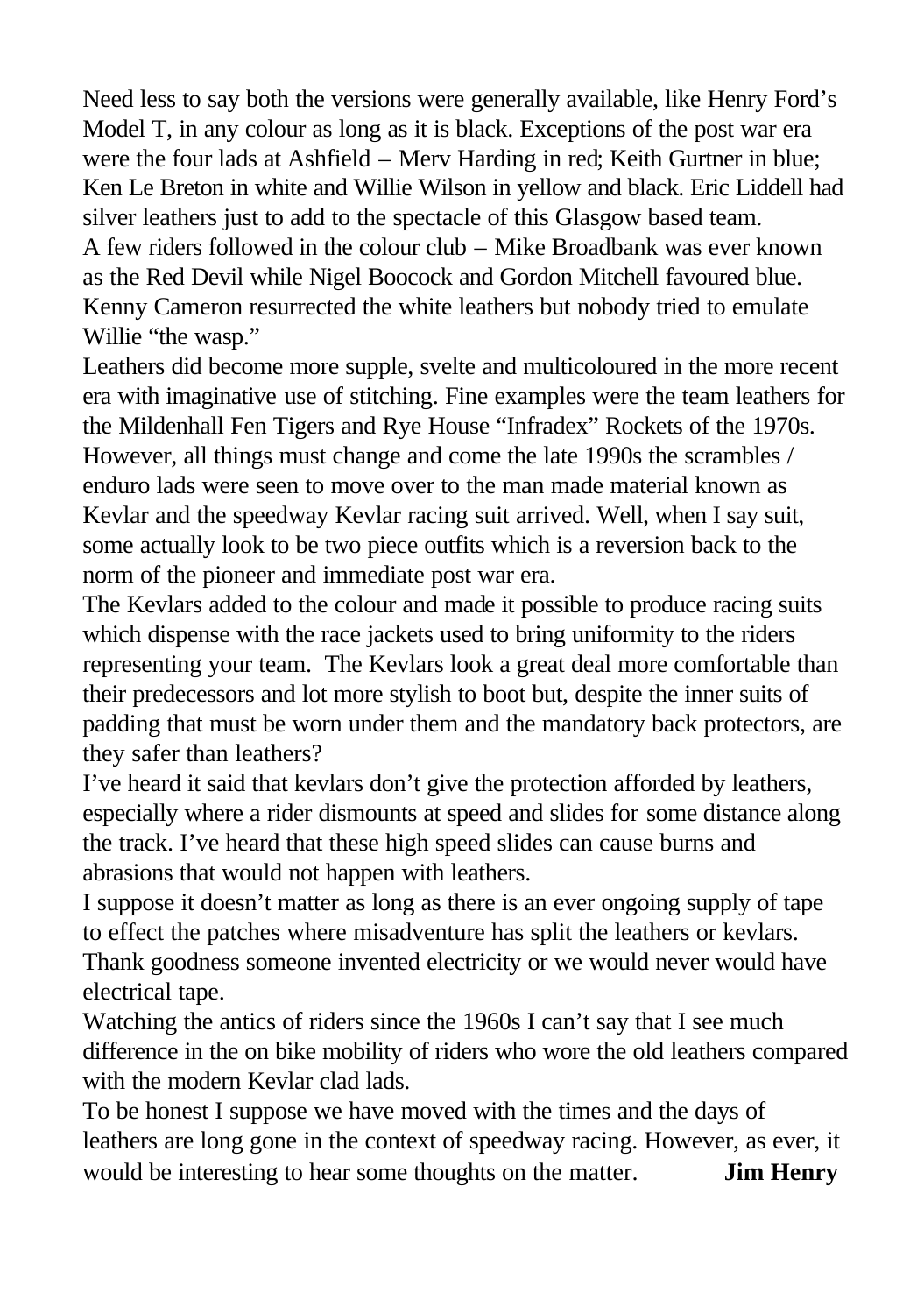## **Preston Speedway 1929-1932 Part 2: 1929 - The League & Cup Campaigns**

**Graham Fraser** continues his history of speedway in Preston.

In Part 1 of this history of Preston the start on the first season, 1929, and the English Dirt Track (Northern) League and Open meeting format was quickly established. Crowds varied in numbers apparently according to the weather and possibly the sporting public of the northern mill town found it expensive to attend two speedway meetings and then watch Preston North End FC in the English League First Division all in one week. Reports are of crowds as low as 2,000 and as high as 20,000.

After the home victory over Leeds in the opening league fixture, Preston faced their sternest test at Belle Vue whose line up included the legendary Frank Varey and the lesser known Riskit Riley. A Hyde Road crowd of 25,000 saw the Manchester giants sweep their opponents aside by 40 points to 21. A clear indication that Stern tests were to face Preston away from home in that initial season. As if to emphasise that point four days later Leeds were the league opponents at Fullerton Park and repeated the drubbing 42-21 in front of 5,000 spectators.

Respite soon followed back at Farringdon Park three days later when a strong looking Salford side faced our boys (fresh from an afternoon meeting at Burnley) and after putting up a strong early performance faded to defeat, Preston running out winners 38-24, with the Chiswell brothers taking maximums. This was a different Preston team that included newcomers Findlay McCabe and local boy John Stockdale who replaced the injured Ham Burrill. Apart from the victory it was certainly not a happy night for local fans when John Stockdale, riding in the final of the Junior Scratch Race spun at the end of the first lap fell and was run over by a following rider and despite being rushed to hospital died on arrival. There is an interesting set of press reports about the coroners inquest that followed where a verdict of accidental death was pronounced with a recommendation that fewer riders per race would reduce the risk of such accidents in future (it was common for the second half races to feature five riders per race, so large were the number of budding dirt track competitors). The event also saw two riders suffer broken fingers during the league fixture.

Now the league fixtures were coming thick and fast with sixteen teams competing in the EDT League: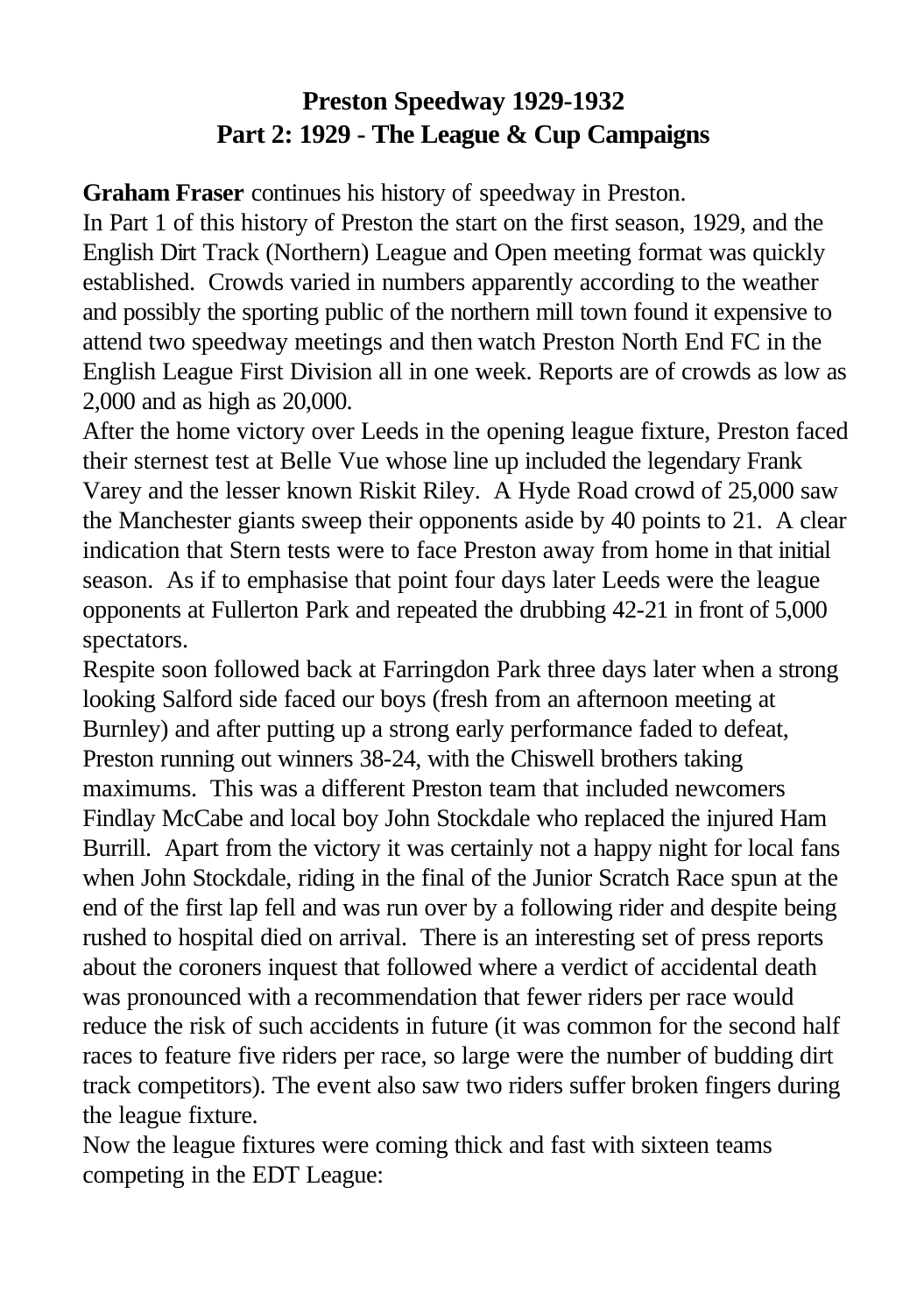Barnsley; Belle Vue; Burnley; Halifax; Hanley; Leeds; Leicester Stadium; Liverpool; Middlesbrough; Newcastle; Preston; Rochdale; Salford; Sheffield; Warrington; White City (Manchester). Hanley were soon to withdraw, Bolton folded after one meeting and Long Eaton never raced a league fixture. Between league fixtures the Preston fans could see both their own favourites plus the cream of the northern riders and some special guests appearing weekly in Open meetings.

At the end of May Preston had successive Saturday night home fixtures against Warrington and Middlesbrough which was to really kick start the team's season. In part this was because of the arrival of new faces in the team who were to play a major part in the success of the Preston side. Those newcomers included Londoner Claude Rye and Northerner, Len Myerscough. In the first of these two fixtures Preston routed Warrington 47 points to 14 with no Warrington riders scoring more than four points. In contrast the crowd of 11,000 saw Ham Burrill and Jack Chiswell take 12 point maximums. A week later the feat was repeated as Middlesbrough were dispatched 46-15, again the Chiswell brothers Jack & Frank were to the fore with 12 point maximums. The team was now starting to gel as its members started to get regular places in the squad. There were normally two reserves allowed for each tem in league encounters and press reports are so incomplete that it is not possible to be certain that the reporter always realised that a reserve had been put into a heat so full heat results are almost impossible to be sure about. Preston's next league encounter away from home was at the Athletic Grounds, Rochdale with two changes to the normal line up, in came local boys Smoke Robinson and Jim Carnie, regulars around the Farringdon Park circuit in Open meetings. Although the blue and whites (the team race jackets were blue and white halves) lost 29-33 against a strong looking Rochdale outfit led by Squib Burton) who at the time was virtually unbeatable around the Athletic Grounds) it was a much closer thing that their early away defeats. A week later Sheffield were the visitors to Preston and a crowd of 12,000

turned out to see a solid home team performance and a regular drubbing of the opposition in home league fixtures. Sheffield were dispatched 46-16 with Frank Chiswell top scoring with 12 points and three Sheffield riders top scoring with 4, Jack Barber, Gus Platts and Scottie Cummings. Just to show that speedway could be as predictable then as now a visit to White City on June  $8<sup>th</sup>$  saw the home team turn then tables and thrash Preston 48-14 in what the Preston faithful hoped was just an off night. True, White City were a formidable side at home that season ably led by skipper, Arthur Jervis. On the same day an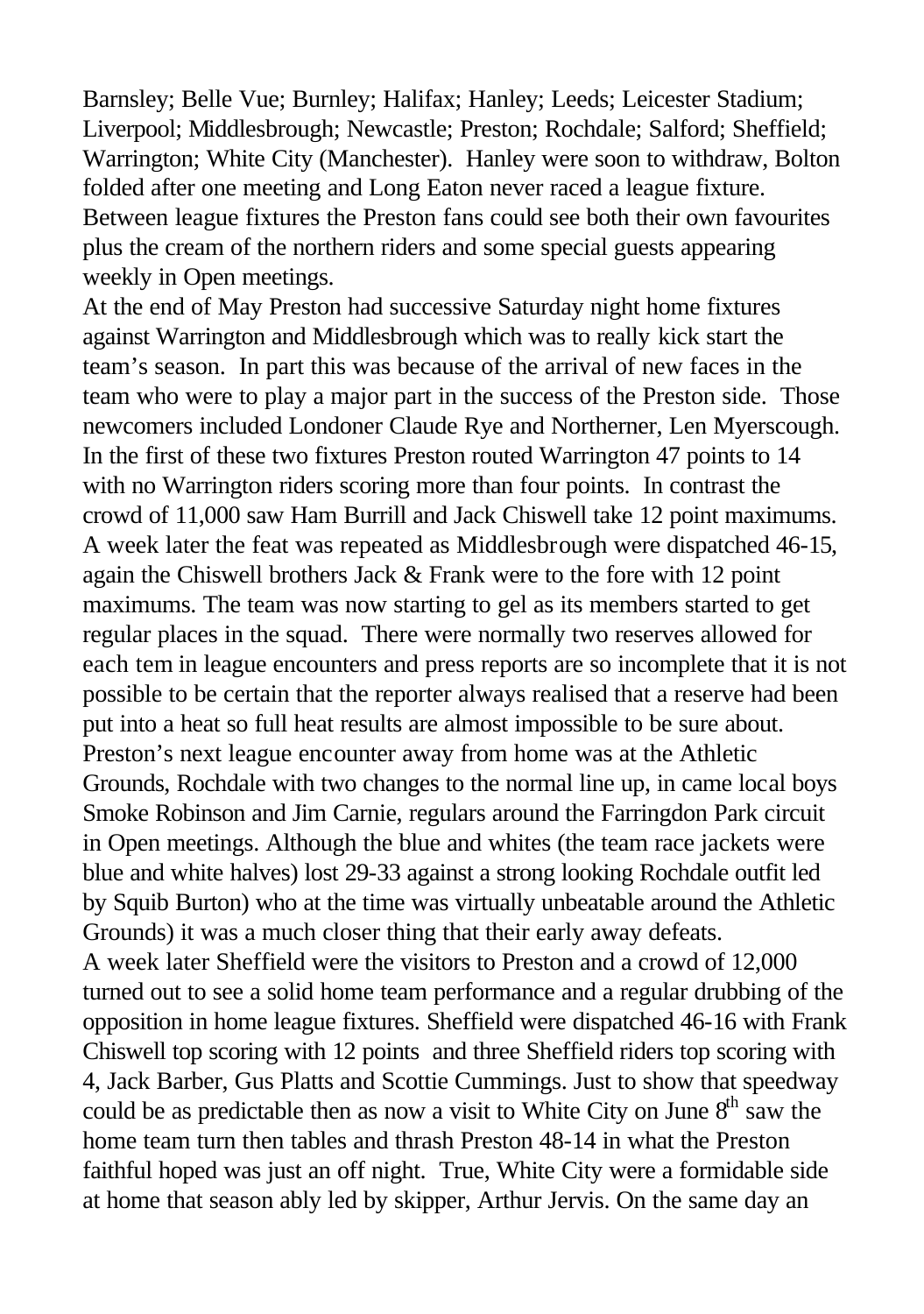Open meeting was held at Farringdon Park which attracted a crowd of 10,000 and saw Frank Chiswell take Ham Burrill's track record setting a time of 1minute 29.8 secs, knocking 0.4 off the old record. This meeting also saw Tommy Price being formally "transferred" to the Liverpool team with Preston being allowed to keep Ham Burrill and Len Myerscough in return. There was then a three week break from league racing with twice weekly Open meetings at the Preston Track attracting big crowds of anything between 8-12,000 speedway fans. During this interlude from league racing Frank Chiswell appeared in the local papers having been fined a pound for "driving a car negligently" in the town. He ran into the back of a car stopped at a crossroads junction and it was alleged by a witness he appeared to be driving looking up into the sky instead of at the road ahead. This was reportedly his fourth conviction for minor motoring offences!

The next league fixture was away at the Arpley Motordrome, Warrington, a side that a month earlier our boys had thrashed at home. Hopes were high for an away victory and so it turned out with the Preston team victorious 38-25. Press reports on the meeting are sparse but two incidents reported included W Anderton being thrown from his bike after a tyre burst in the first heat and Ham Burrill in heat 8 rode for two laps with his rear tyre and tube completely off the wheel rim but he still won the heat!

The day after Preston hosted Leicester Stadium at Farringdon Park and only one opposition rider, Slider Shuttleworth, won a race for Leicester his teammates filled a lot of the second places so that the 39-24 scoreline made the result look a lot less convincing than it was. Again the Chiswell Brothers scored heavily again with Jack picking up a 12 point max, and Frank eight and Len Myerscough picked up nine. In English Dirt Track fixtures for 1929 riders scored 4 points for a win, 2 for a second and I pint for a third place. Therefore 6-1, 5-2 and 4-3 heat results were the norm.

The League table at this point had Preston placed  $4<sup>th</sup>$  on 14 points from 11 meetings, trailing leaders White City 22pts from 12, Halifax 18 from 11, and Leeds 18 from 12. Propping up the table was Hanley with 0 points from four meetings, an ominous warning for their impending demise.

Things were now hotting up as big boys Belle Vue were Preston's next opponents at home. The Preston side by now was looking fairly well established:

Ham Burrill; Crazy Hutchins; Frank Chiswell; Len Myerscough; Jack Chiswell and making his Preston debut, Joe Abbott following his move from the by now defunct Burnley.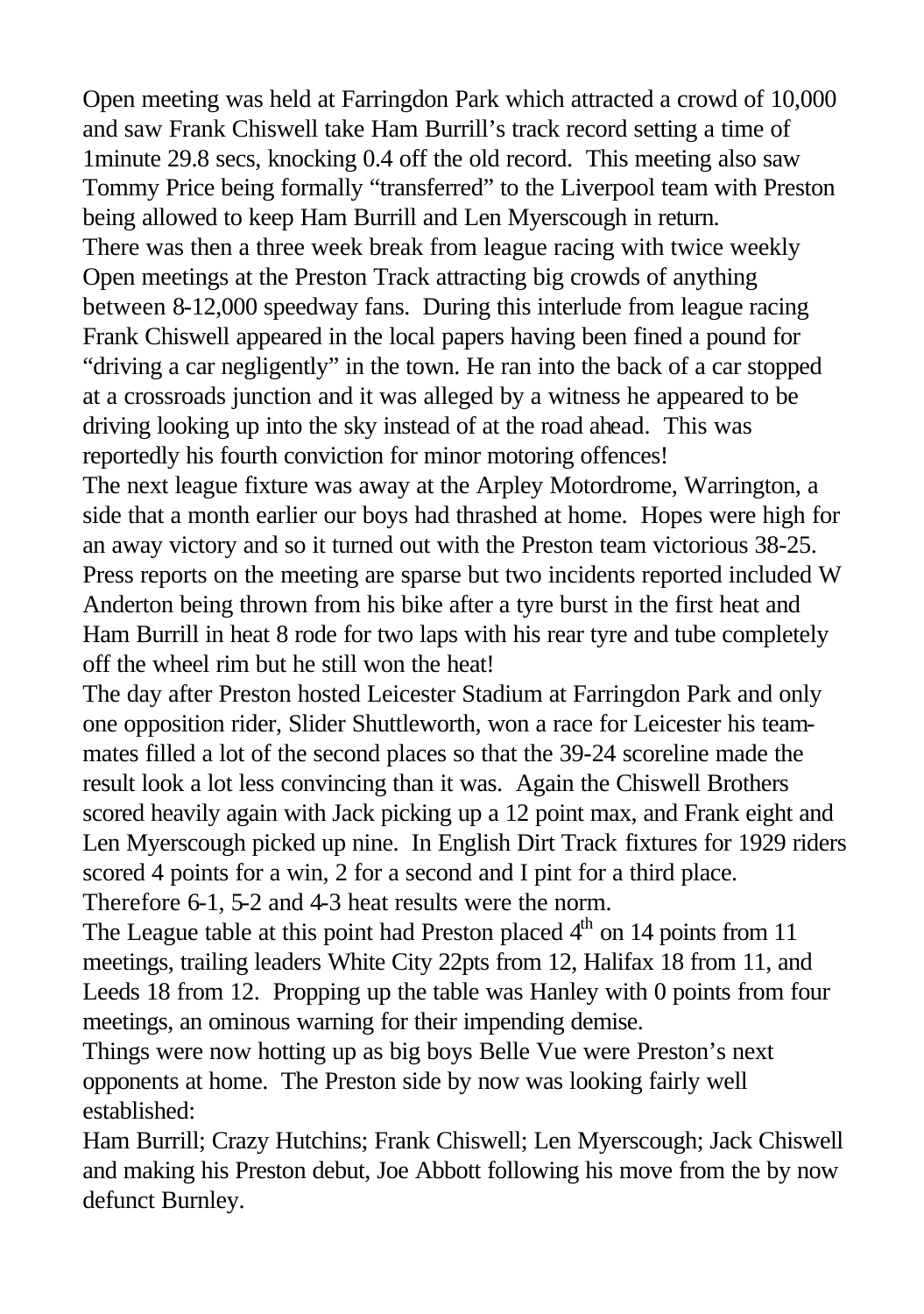Belle Vue lined up with Arthur Franklyn; Frank Varey; (former Preston rider) Ian Ritchings, Bob Harrison; George Hazard plus an unlisted sixth rider. 15, 000 dirt track fans saw a seesaw battle at the start with Ham Burrill, Jack Chiswell and Frank Chiswell winning heats 1, 3 and 5, in between which Belle Vue ace Frank Varey took two wins. Unfortunately for the Aces Varey had little support from his team-mates and by heat 5 Preston had pulled away to take a 23-12 lead. Over the remaining four heats the home boys pulled further way to record an impressive 42-21 victory, Burrill & Jack Chiswell top scored for Preston with 10 points each and Varey on a 12 point maximum was the only Ace to exceed 4 points.

Three days later with Claude Rye in for Joe Abbott our boys put in a fine performance after losing an opening heat 1-6 they were never behind from heat 3 and were 10 points ahead by heat six. Sheffield pulled some points back over the remaining three heats but Preston held on for a creditable 33-30 away victory.

The Open meeting on Saturday,  $29<sup>th</sup>$  June was notable for the appearance of "lady rider" Eva Asquith who competed in the Senior Scratch competition and had three match races against Joe Abbott which she lost two races to one. Next up in the league for Preston were Salford at the Albion Speedway for a Monday night return fixture eager to avenge a 38-24 defeat at Preston earlier in the season. In an enthralling meeting Preston narrowly lost heat 1, pulled level in heat 2, dropped behind over the next two heats when it was 17-12 to the homesters. Gradually Preston pulled ahead by one or two points over the next three heats and by the penultimate heat they managed a 5-2 win to put them 30-26 ahead going into the final heat. In heat 9 nerves were frayed when jack Chiswell fell leaving Ham Burrill to chase leader A J Ward for a second place that gave Preston the win by one point 32-31. The local Salford newspaper in its report glossed over the team defeat, hardly mentioning it, but covering the second half racing with several column inches!

Three days later on 4<sup>th</sup> July Preston visited a wet and rainy Leicester Stadium and despite leading by heat two and keeping the match to within two points by the final heat our boys could not hold on losing a last heat 5-2 and the match 34-29. Top scorers were Syd Jackson & Billy Elmore with 12 point maximums for the home team and Ham Burrill with 8 points from his three races.

By early July the league table looked like this:

White City (Manchester) 28 points from 15 meetings; Leeds 22 points from 14; Preston 22 from 16; Halifax 18 from 14; Rochdale 14 from 14; Sheffield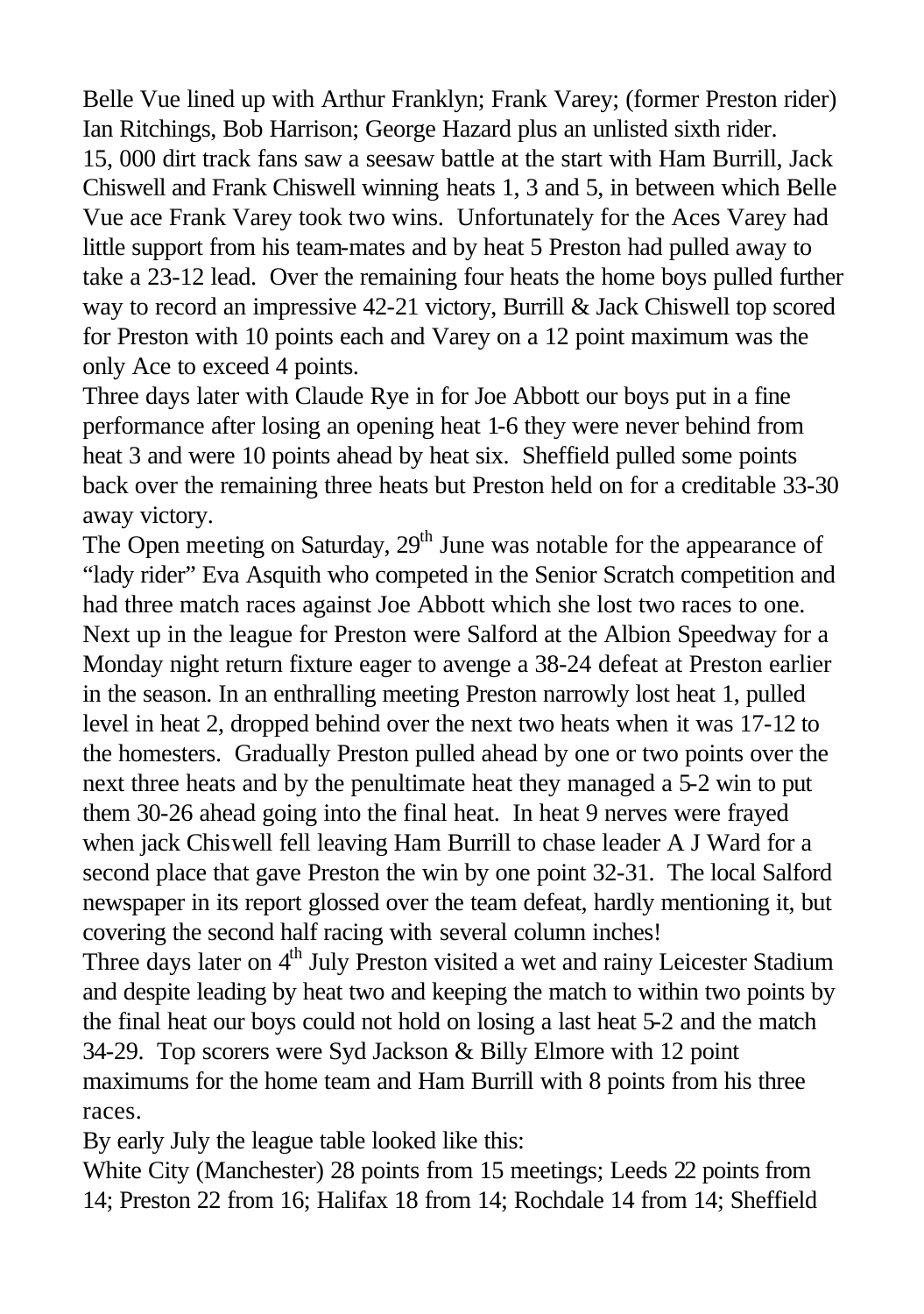12 from 12; Belle Vue 10 from 9; Warrington 10 from 16; Burnley 8 from 5; Newcastle 8 from 8; Salford 8 from 16; Barnsley 8 from 14; Leicester Stadium 6 from 8; Middlesbrough 6 from 14; Liverpool 4 from 5 and still bottom, Hanley 0 from 5.

As this shows for some teams their EDT League seasons had hardly started whereas for teams like Preston they were already half way through their league season. This was to become the pattern right up to the seasons end. Next up for Preston were Halifax who were chasing down their necks in the league table. Star men for the Tykes were George Reynard and Dusty Haigh, backed up by Bert Clayton, Frank Smith and Geoff Kilburn. In what the Lancashire Daily Post described as "the keenest struggle they (Preston) have had yet in a league match", Halifax surprised the homesters with an opening 5- 2 heat win. Scores were level by heat two bit a narrow 4-3 in heat three saw the visitors edge ahead. Preston must have thought their 6-1 advantage in heat 4 thanks to Ham Burrill and Jack Lund would see the match start to swing their way but 4-3 advantages to the visitors thanks to Reynard and Haigh wins chipped away at Preston's slender lead and by heat 7 the home boys were only one point ahead at 25 to 24, Reynard was going so well that he broke the track record in heats 5 and 7. Unfortunately by then he had run out of rides and therefore it was down to Haigh and the rest of the team to sustain the visitor's momentum in the final two heats for an unlikely win. Joe Abbott held off a determined challenge from Dusty Haigh in heat 8, hugging the vital inside line from the gate for a home 5-2 and a 30-26 advantage going into the final heat. Let me conclude this meeting by quoting again the Post newspaper report:

"The start of the last race was sensational. The visitors required first and second places to win. At the first corner Myerscough shot ahead at great speed and Frank Smith fell and collided with Frank Chiswell. Myerscough kept his lead and Chiswell remounted to finish third. It was the closest match yet seen at Preston and by their victory Preston have gained on one of their closest rivals"

Final result was 35-28 against a Halifax side that was to figure large at the end of the 1929 season. (To be continued.)

#### **Feedback**

**Charles MacKay** from Bradford passes on the following comments re times. Regarding "a sign of no times" in volume 10 no 2. In the book The Story of Oxford Speedway" by Glynn Shailes and Robert Bamford they mention that in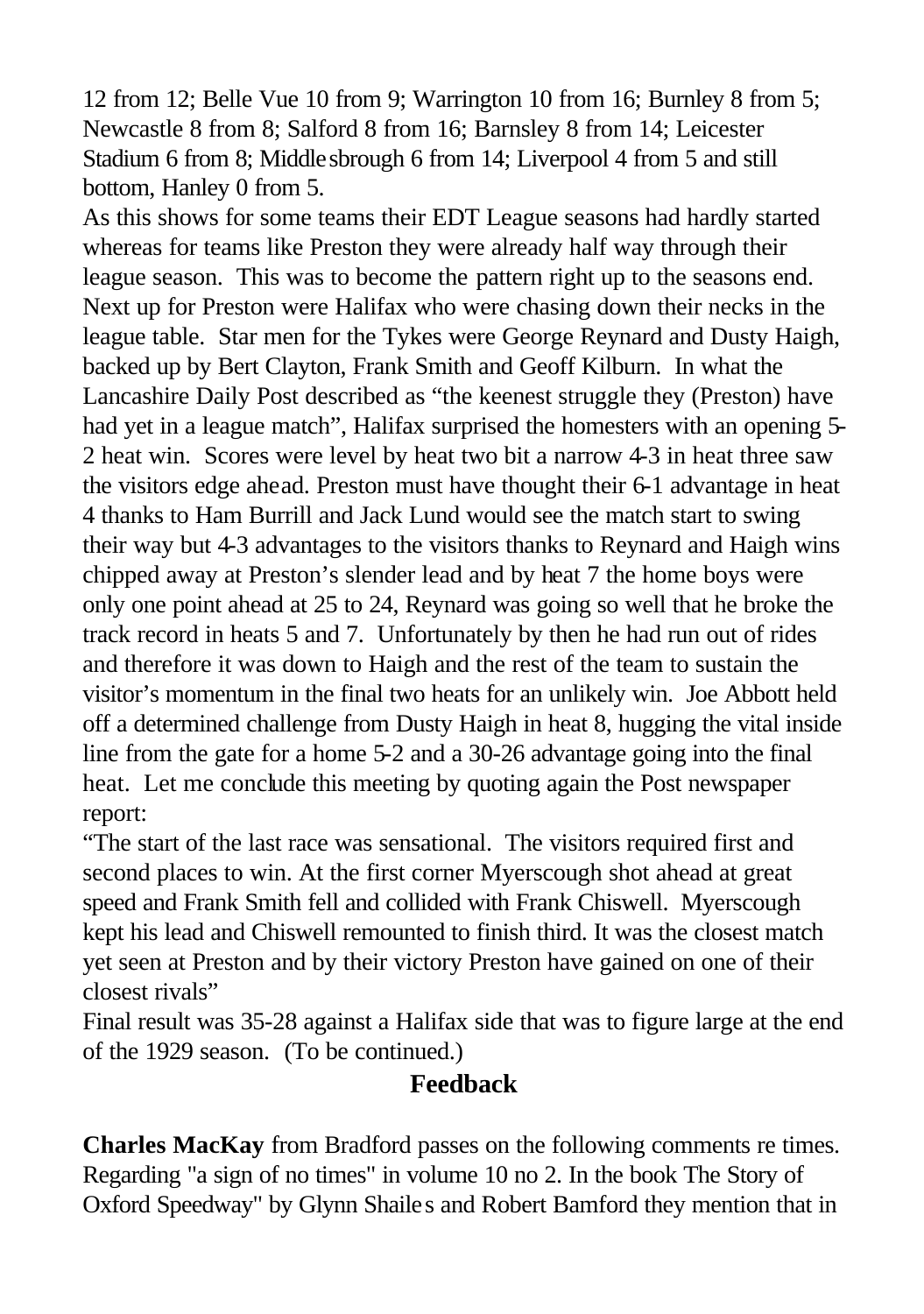1957 the SCB banned race times being announced as they claimed they didn't encourage team riding. In 1996 I believe this policy was tried again but didn't last. No times were announced at the first Belle Vue meeting but they were reintroduced at the second meeting , and the first time got the biggest cheer of the night.

**Bob Ballard** from down Somerset way sent in a newspaper cutting from a local "freebie magazine" called "The Visitor" covering Vintage Motor Cycling scriped by the well known Jeff Clew. It carries a really superb photo of Billie Dallison, Jack Parker and Freddie Dixon (all in civvies) admiring "one of the first Douglas dirt track models". The article is about a talk given to a local organisation by a member of the London Douglas Motor Cycle Club on the Douglas machines. Oddly enough the review of the talk doesn't actually mention the DT Douglas but a picture covers a thousand words as they say.

# **Speedway Specials**

**Charles Mackay** sent the following about Speedway Special newspaper editions.

The days of local newspapers producing either weekly or one off special editions for sale at their local track seems to have disappeared one assumes due to lack of potential sales due to lower attendances.

Newspaper "speedway specials" could be divided into two main groups. Firstly a normal edition of the paper was produced with just an additional outer page or pages featuring speedway. These were either produced on a weekly basic or were one offs for special meetings.

The Bradford Telegraph and Argus produced a weekly speedway special edition, which was sold around the stadium from the re-opener in 1970 until I believe the end of the 1973 season.

The Barrow based North Western Evening News was to my knowledge producing speedway editions in 1973 and maybe in other years as well.

The Glasgow Evening Citizen produced speedway editions in 1970 and at least a one in 1971 for the Nordic British Final.

The London Evening News produced speedway editions in 1972 for the World Final and in 1973 for the final of the International Speedway Tournament. The Exeter based Express and Star produced a special for the England v Sweden test match in 1993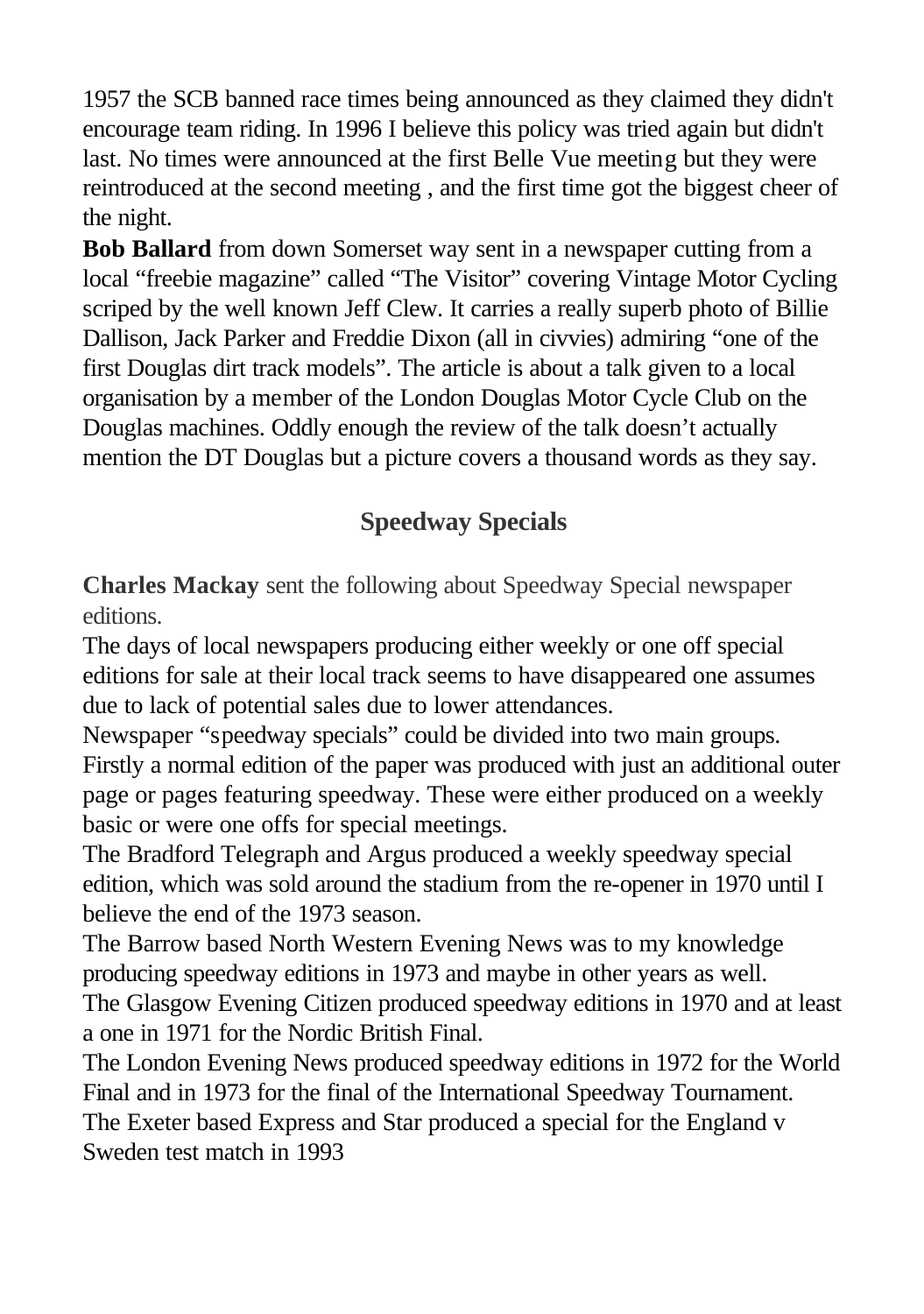### **National League Division One 1950**

| Away Team       | Belle Vue     | Birmingham Bradford Bristol Harringay New Cross Wembley West Ham Wimbledon |                               |                                       |               |               |               |               |
|-----------------|---------------|----------------------------------------------------------------------------|-------------------------------|---------------------------------------|---------------|---------------|---------------|---------------|
| Home Team       |               |                                                                            |                               |                                       |               |               |               |               |
| Belle Vue       | <b>XXXXXX</b> | $49 - 35$                                                                  | $46 - 38$ $63 - 21$ $61 - 23$ |                                       | $40 - 44$     | $45 - 39$     | $60 - 24$     | $62 - 21$     |
|                 | <b>XXXXXX</b> | $43 - 40$                                                                  | $40 - 44$                     | $59 - 25$ $54 - 30$                   | $61 - 23$     | $40 - 44$     | $47 - 37$     | $39 - 45$     |
| Birmingham      | $37 - 37$     | <b>XXXXXX</b>                                                              | $44 - 40$                     | $47 - 37$ $52 - 32$                   | $43 - 41$     | $39 - 45$     | $50 - 33$     | $49 - 35$     |
|                 | $41 - 43$     | <b>XXXXXX</b>                                                              | $48 - 36$                     | $64 - 20$ $56 - 28$                   | $49 - 34$     | $47 - 37$     | $53 - 31$     | $30 - 54$     |
| <b>Bradford</b> | $47 - 37$     | $48 - 36$                                                                  | <b>XXXXXX</b>                 | $61 - 23$ $54 - 30$                   | $51 - 33$     | $41 - 42$     | $48 - 35$     | $43 - 41$     |
|                 | $47 - 37$     | $53 - 31$                                                                  | <b>XXXXXX</b>                 | $62 - 21$ $44 - 40$                   | $57 - 27$     | $52 - 32$     | $48 - 36$     | $41 - 43$     |
| <b>Bristol</b>  | $49 - 35$     | $55 - 29$                                                                  | $49-35$ xxxxxx                | $42 - 41$                             | $41 - 43$     | $43 - 40$     | $44 - 40$     | $38 - 46$     |
|                 | $47 - 37$     | $48 - 36$                                                                  |                               | 44.5 39.5 xxxxxc $50.5 - 33.548 - 36$ |               | $48 - 35$     | $45 - 38$     | $50 - 33$     |
| Harringay       | $37 - 47$     | $51 - 31$                                                                  |                               | $39.5 - 42.556 - 28$ xxxxxx           | $37 - 47$     | $31 - 52$     | $40 - 44$     | $44 - 39$     |
|                 | $37 - 46$     | $61 - 23$                                                                  | $52 - 32$ $37 - 47$           | <b>XXXXXX</b>                         | $49 - 35$     | $36 - 48$     | $37 - 43$     | $26 - 58$     |
| New Cross       | $59 - 25$     | $60 - 24$                                                                  | $53 - 31 \quad 64 - 20$       | $51 - 33$                             | <b>XXXXXX</b> | $36 - 48$     | $54 - 29$     | $55 - 29$     |
|                 | $54 - 30$     | $47 - 37$                                                                  | $59 - 25 \quad 62 - 22$       | $47 - 35$                             | <b>XXXXXX</b> | $39 - 45$     | $50 - 34$     | $38 - 46$     |
| Wembley         | $48 - 36$     | $60 - 24$                                                                  | $59 - 25$ $58 - 26$           | $51 - 33$                             | $43 - 41$     | <b>XXXXXX</b> | $60 - 24$     | $46 - 38$     |
|                 | $39 - 45$     | $59 - 25$                                                                  | $52 - 32$ $54 - 29$           | $54 - 30$                             | $45 - 36$     | <b>XXXXXX</b> | $59 - 25$     | $33 - 48$     |
| West Ham        | $46 - 38$     | $44 - 40$                                                                  | $59 - 25$ $51 - 33$           | $36 - 48$                             | $45 - 39$     | $33 - 51$     | <b>XXXXXX</b> | $46 - 38$     |
|                 | $51 - 33$     | $59 - 25$                                                                  | $54 - 29$ $54 - 30$           | $52 - 31$                             | $55 - 29$     | $51 - 32$     | <b>XXXXXX</b> | $35 - 49$     |
| Wimbledon       | $41 - 43$     | $53 - 31$                                                                  | $52 - 32$ $50 - 32$           | $55 - 29$                             | $42 - 42$     | $34 - 50$     | $35 - 49$     | <b>XXXXXX</b> |
|                 | $41 - 43$     | $49 - 35$                                                                  | $60 - 24$ $64 - 20$           | $39 - 45$                             | $61 - 23$     | $41 - 43$     | $44 - 40$     | XXXXXX        |

### **National League Division One 1950**

|                                                                        |    | Home            |          |                |             |      |                | Away     |          |       |       |                 |  |
|------------------------------------------------------------------------|----|-----------------|----------|----------------|-------------|------|----------------|----------|----------|-------|-------|-----------------|--|
| Team                                                                   | R  | W               | D        |                | PtsF        | PtsA | W              | D        |          | PtsF  | PtsA  | <b>MatchPts</b> |  |
| Wembley                                                                | 32 | 14              | $\theta$ | 2              | 820         | 517  | 10             | 0        | $\Omega$ | 683   | 656   | 48              |  |
| <b>Belle Vue</b>                                                       | 32 | 12              | $\theta$ | $\overline{4}$ | 809         | 533  | 7              | 0        | 9        | 622   | 721   | 38              |  |
| Wimbledon                                                              | 32 | 9               |          | 6              | 761         | 581  | 8              | $\theta$ | 8        | 663   | 675   | 35              |  |
| New Cross                                                              | 32 | 13              | $\theta$ | 3              | 828         | 513  | 3              |          | 12       | 573   | 767   | 33              |  |
| West Ham                                                               | 32 | 13              | $\Omega$ | 3              | 771         | 570  | 3              | 0        | 13       | 562   | 774   | 32              |  |
| <b>Bradford</b>                                                        | 32 | 14              | $\Omega$ | 2              | 797         | 544  | $\overline{c}$ | 0        | 14       | 530   | 811   | 32              |  |
| <b>Bristol</b>                                                         | 32 | 14              | $\theta$ | 2              | 742         | 597  |                | 0        | 15       | 434   | 906   | 30              |  |
| Birmingham                                                             | 32 | 12 <sub>1</sub> | $\Omega$ | 4              | 749         | 593  | $\theta$       | $\Omega$ | 16       | 502   | 839   | 24              |  |
| Harringay                                                              | 32 | 6               | $\Omega$ | 10             | 670.5 662.5 |      | 2              | 0        | 14       | 541.5 | 798.5 | 16              |  |
| Heat details for most of the meetings on www.speedwayresearcher.org.uk |    |                 |          |                |             |      |                |          |          |       |       |                 |  |

**12 L**eague Table & Results Grid compiled from Stenners. Merry Christmas & a Happy 2008. **13**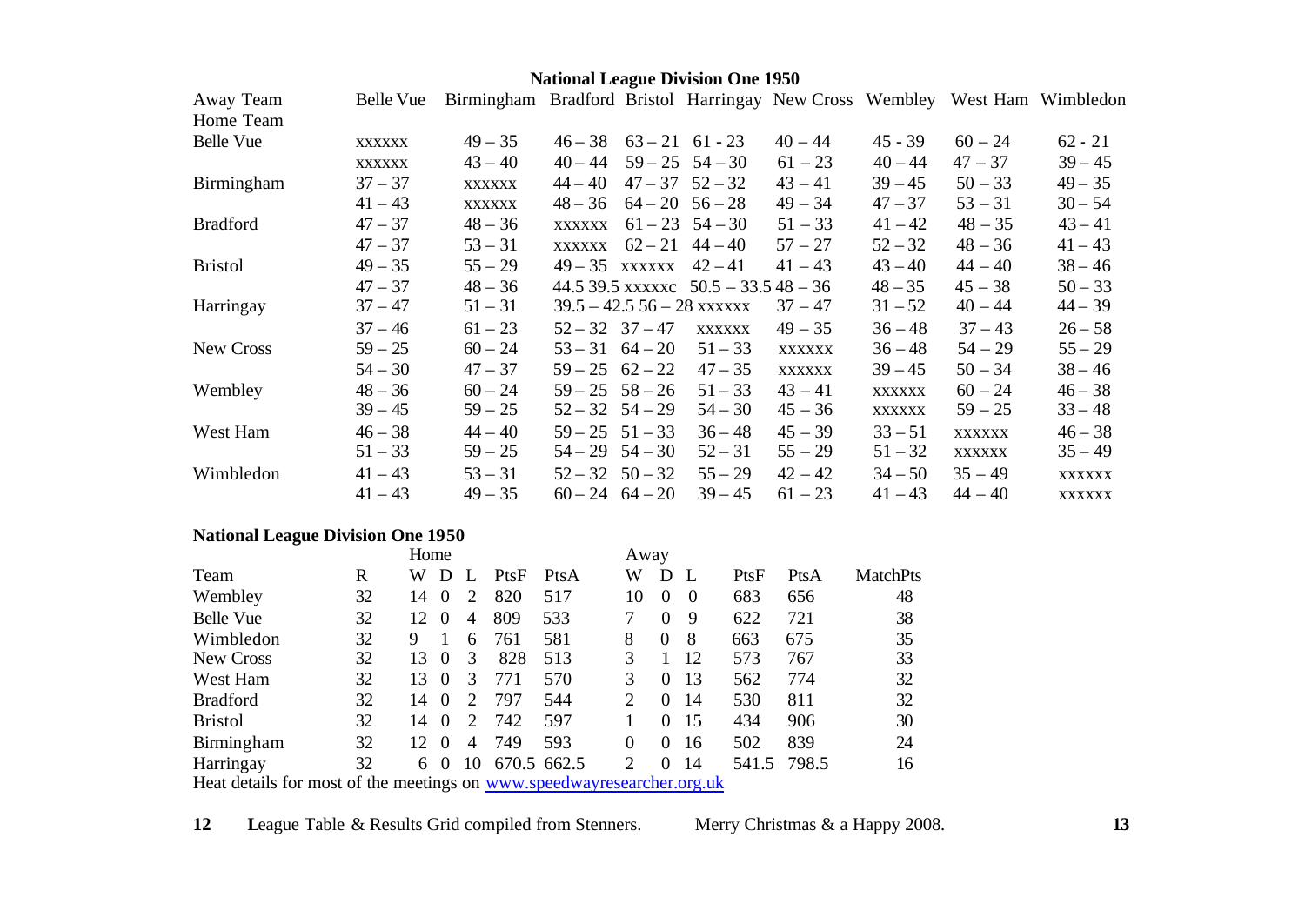The second type was where a newspaper produces one off special edition, which only featured speedway, and these were usually produced either for special meetings or occasions or pre season reviews.

The Coventry Evening News produced specials previewing the season ahead for the teams in Division One from 1978 to 1995. In addition it also produced a Speedway Championship Special in October 1979 for the league decider between Coventry and Hull, remember the days when the league championship was a season long event rather than a series of qualifying rounds and 3 play off meetings.

The Midland based Sunday Mercury produced a speedway special at the start of the 1994 season previewing the season ahead for their local teams Cradley and Wolverhampton.

In 1988 the Manchester Evening News produced a special commemorating 75 years of the Belle Vue Aces.

On a sadder note the Express and Star in 2005 produced a special marking the end of speedway racing at the County Ground.

Newspaper "speedway specials" are also produced in Sweden. Various tracks, Motala, Rospiggarna and Vetlanda to my knowledge have produced editions which preview the season ahead and a special was produced for the Intercontinental Final in Vetlanda in 1996.

[ I can add Newcastle's Evening Chronicle to the list plus papers published in Bristol, Poole, and Leicester. Any more out there? JH]

## **Reg Craven - The Coroner's Court Report**

The following extract from the Poole and Dorset Herald of Thursday 13 May 1948 reports Reg Craven's fatal accident at the opening meeting at Poole in 1948. The headlines were SPEEDWAY DEATH : NO-ONE TO BLAME : RIDERS DESCRIBE ACCIDENT

This was extracted from the newspaper by **Roger Beaman** and sent on by **Keith Farman.** It is an interesting insight into the thoroughness of the legal process and the issues the Coroner examines.

Verdict of accident death was returned at the inquest on Reginald Orron Craven, 37-year-old speedway rider, held at Poole Brough Coroner (Mr. J.W. Miller) in the Municipal Buildings on Monday.

Craven, riding for the Great Yarmouth team, crashed in the first race of the opening meeting at Poole speedway on April 26. He died in Cornelia Hospital eight days later, without regaining consciousness.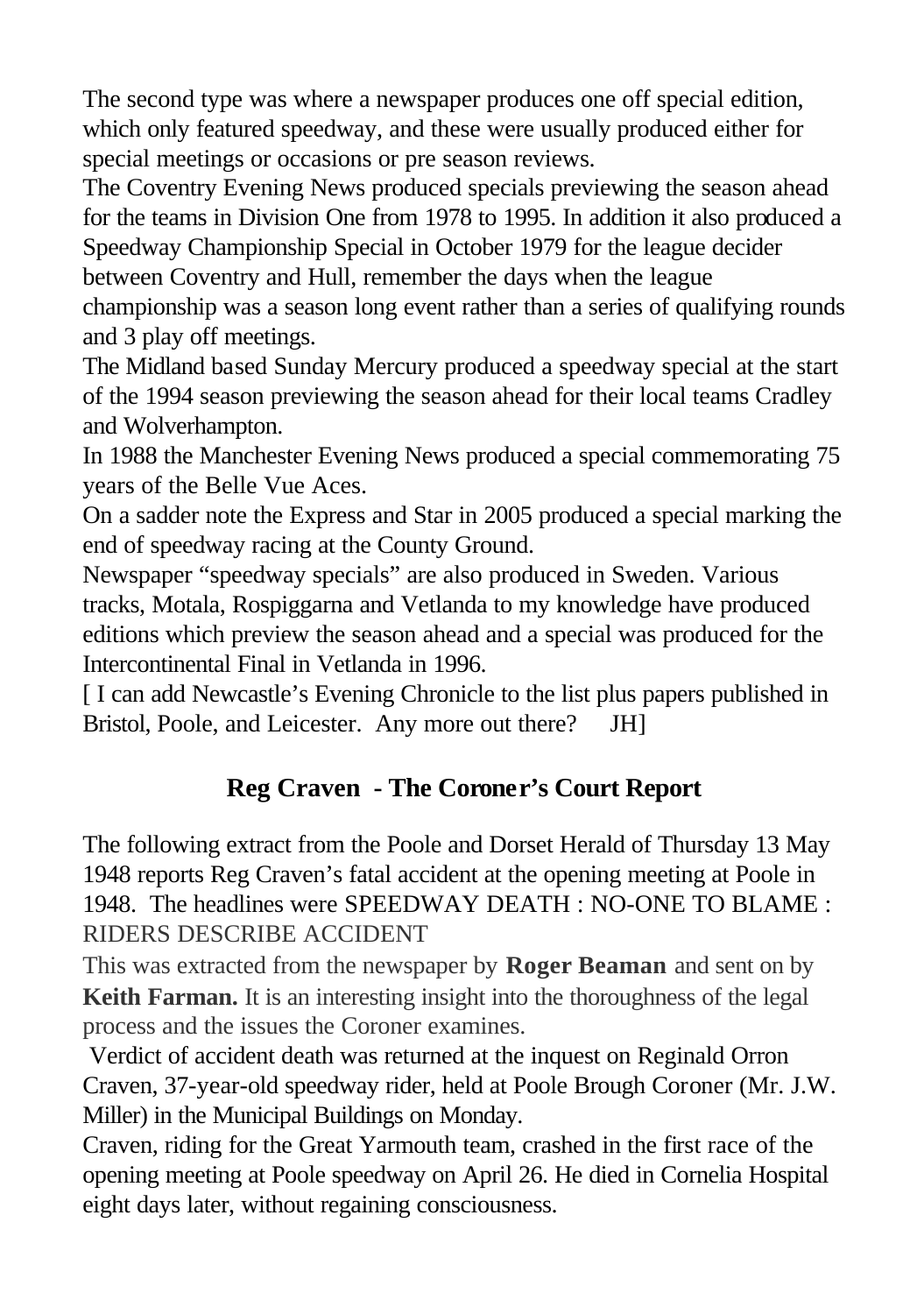Dr. Thomas Brandi, senior house surgeon at Cornelia, said the cause of death was damage to the brain, due to the accident, which caused paralysis to the right side, which in turn produced bronchopneumonia.

John Orial Ball, Green Cottage, Church Road, examiner of machines appointed by Poole speedway. Said he examined about 20 motor-cycles between 5 and 5.30 pm on April 26 and found then in order.

In answer to Mr. E. Fullbroke, representing Lloyds Underwriters. Mr. Ball said on the night of the meeting he was not licensed as a examiner by the Auto Cycle Union. His application was in the hands of the Speedway Control Board, but had not yet come through.

The meeting was the first at which he had acted as examiner. Riders Evidence

Alfred Fredrick Elliott, of Oldfield Park, Westbury, Wilts, said he was riding in the race with Craven, Hayden and Paddy Hammond.

Three of them got away but Hammond stalled.

"Craven led into the first bend" said Elliott "and I did not know much more. I saw there was a collision between Craven and Hayden and I avoided them by throwing my machine to the ground."

Manager of the Great Yarmouth team, Richard Wise, of 25 Overbury Road, Hellesdon, said when Craven's machine was brought into the pits after the crash, the transmission chain was off.

**Overslide** 

George Reginald Allen, of 227 Holdenhurst, Bournemouth, A.C.U. Steward in charge of the meeting though the accident was caused by an "overslide" by one of the riders.

Replying to the Coroner, Mr. Allen said in 21 years experience of speedway racing he had known only two fatal accidents, both of them last year. Charles Hayden, 22 Littledown Road, Bournemouth, said he suffered concussion as the result of the crash and could remember little about it. Came across

At the first bend Craven lead and came across from the right to take the inside position, which was an advantage speedway riders always tried to get. "As he came across, he was only a matter of inches in front of me" said Hayden.

"Just as we were going into the bend he suddenly pulled up. My front wheel touched his rear wheel and I was immediately thrown-off. After that I don't remember what happened."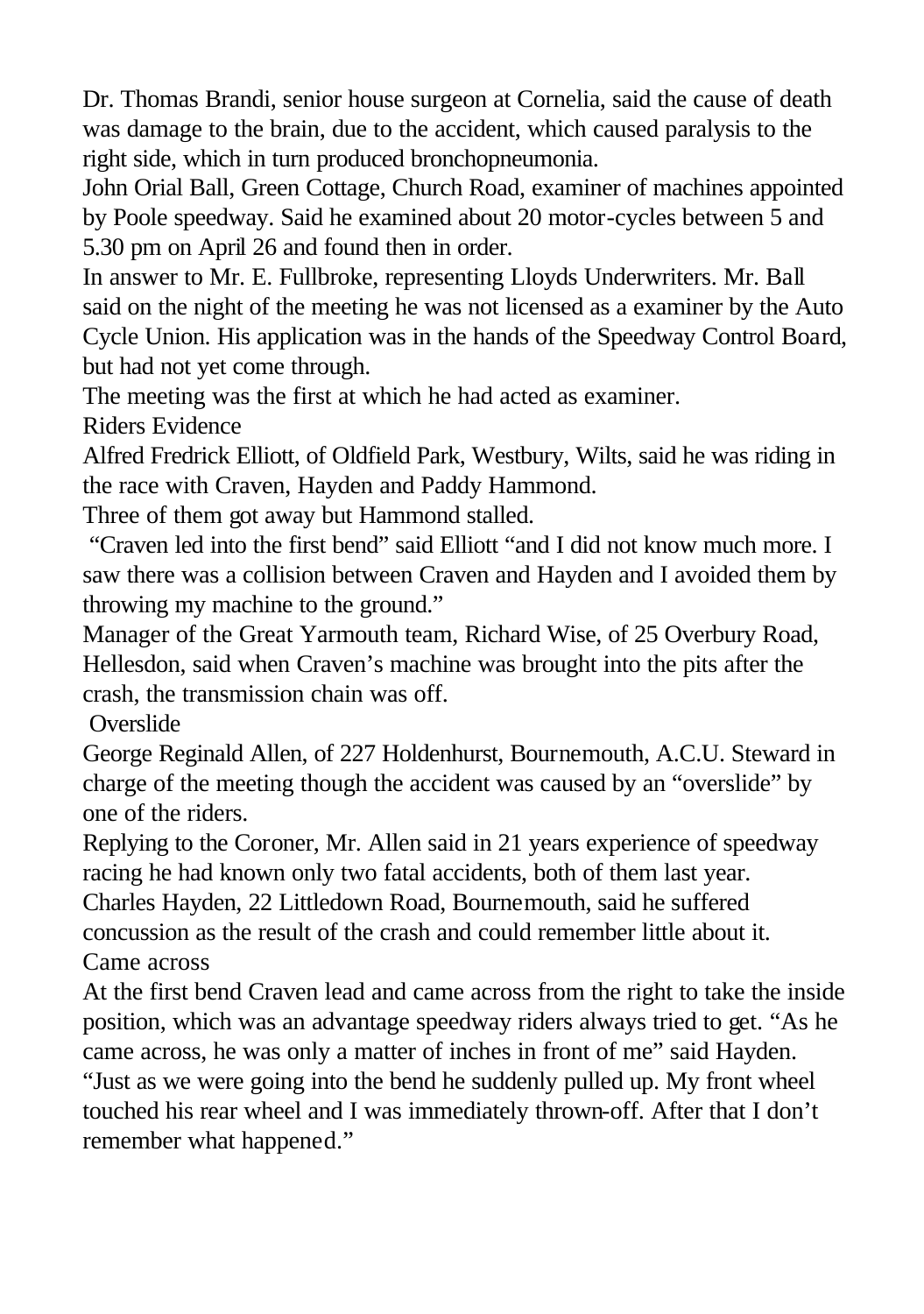Ivor Powell, 110 Rothbury Avenue, Rainham, Essex, who built Craven's machine, said he had examined it since the accident and there were no signs of damage to the chain.

From this he concluded it had come off at the end of the crash and had been the cause of Craven puling up suddenly.

Why he pulled up

In his opinion, Craven must have got into a overslide, which happened when a controlled skid was allowed to develop too much.

If this was so, his immediate reaction would be to close the throttle, which would cause him to pull up suddenly.

Summing up, the coroner told the jury there was no evidence of negligence on part of anyone connected to the track, machine or riders.

The jury returned their verdict without retiring, adding no blame could be attached to any of the riders.

(As an aside the system in Scotland is just a wee bit different. Here a Sheriff sits in charge of what is known as a Fatal Accident Inquiry and a ruling is issued at the end of the proceedings.)

# **Brisbane Smith**

Over the years there has been speculation about a rider who is imortalised as one of the two riders in spectacular crash which was captured in a early photograph. **Graeme Frost** advises that Brisbane Smith's real name was Robert Brisbane Smith and he was a Londoner. The Brisbane was a long standing name with male family members going back generations so was nothing to do with speedway or him trying to pass himself off as an Aussie or anything like that. Graeme' comments backs up a recently published article which suggested Brisbane was not an Aussie despite the name.

## **The Scribes of Yesteryear**

Nom de plumes were well used by the contributors to the early magazines and if you wonder who the men behind the by lines were – wonder no more as Sammy Samuel revealled all in his 1931 publication The Speedway Guide. The Daily Mail items were written by Tom Stenner; The Daily Express was Fowler Dixon; The Star was J.Harrison; The Evening Standard was Norman Rae; The News Chronicle was Frank Hardy; The News of the World was J.Barratt; The Daily Herald and The People was W.G.Morgan; Motor Cycling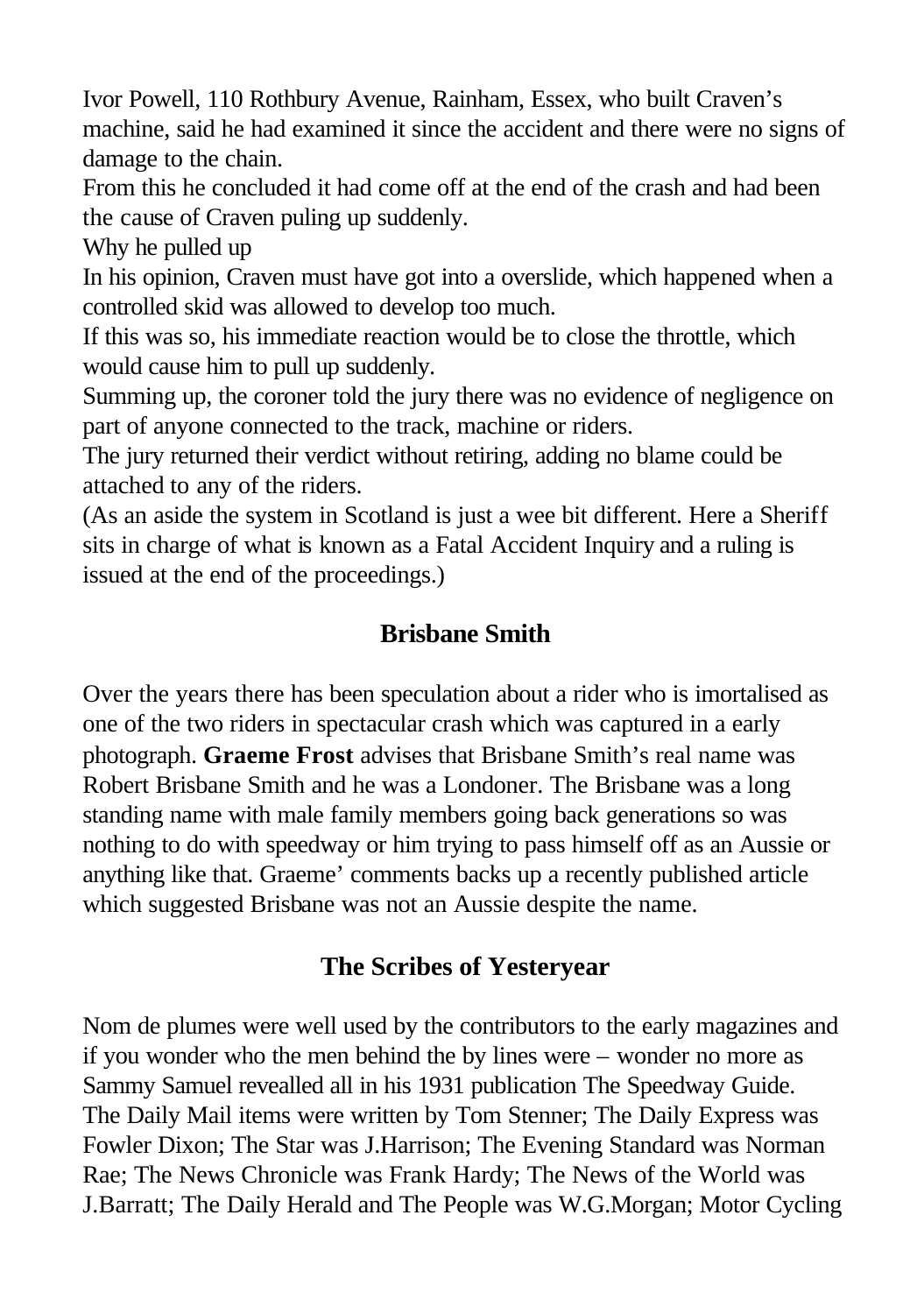was (Cintrax) Dennis May; The Motor Cycle was (Talmage) R.Morton; The Auto (Southern Section) J.W.Barber and H.L. Stevens while the Speedway News was Norman Pritchard.

### **How the Sport is Controlled**

It might be a wee book, not much bigger than an average cigraette packet but the 1931 Speedway Guide by R.M. Samuel is what it says it is on the cover – A comprehensive Reference Book for All Enthusiasts. Not for the first time I take the liberty of dipping into its pages to repeat the information it carries. This time I look at the article headed as above.

"Just as horse-racing in this country is controlled by the Jockey Club, so speedway has its supervising body. This is the Auto-Cycle Union, which has its executive offices at 83, Pall Mall, S.W.1. Mr T.W.Loughborough is its Secretary.

Clearly to explain the position it is necessary to describe how the Auto-Cycle Union (or A.C.U. , as it is popularly known) comes by its authority. So far back as 1903 the Royal Automobile Club, which controls all motoring events in this country, recognised that motorcycling was becoming so popular that it was necessary to form a special section for its supervision. Accordingly several prominent members of the Club who were motor-cycling enthusiasts were invited together and take over control of the pastime. Thus the A.C.U. was formed, and it has operated ever since under the supervision of the Royal Automobile Club.

Until speedway racing was instituted the main activities of the A.C.U. centred round the supervision of motor-cycling trials, and so that this work might be adequately and expediently carried out by experiecned men, the General Council of the Union allocated the necessary powers to a smaller body known as the Competition Committee. Subsequently, when speedway-racing began to make headway, this Competitions Committee found it necessary to elect yet another body from among its own members. This was known as the Track Licensing Committee. Amongst its duties was the proper investigation of the conditions pertaining to new tracks and their subsequent licensing; the provision of rules governing the sport; the selection of stewards for the race meetings; the investigation of complaints and the supervision of speedway affairs generally.

At a General Council meeting of the Union held early this year it was decided that the Union should appoint an independent Track Committee to deal with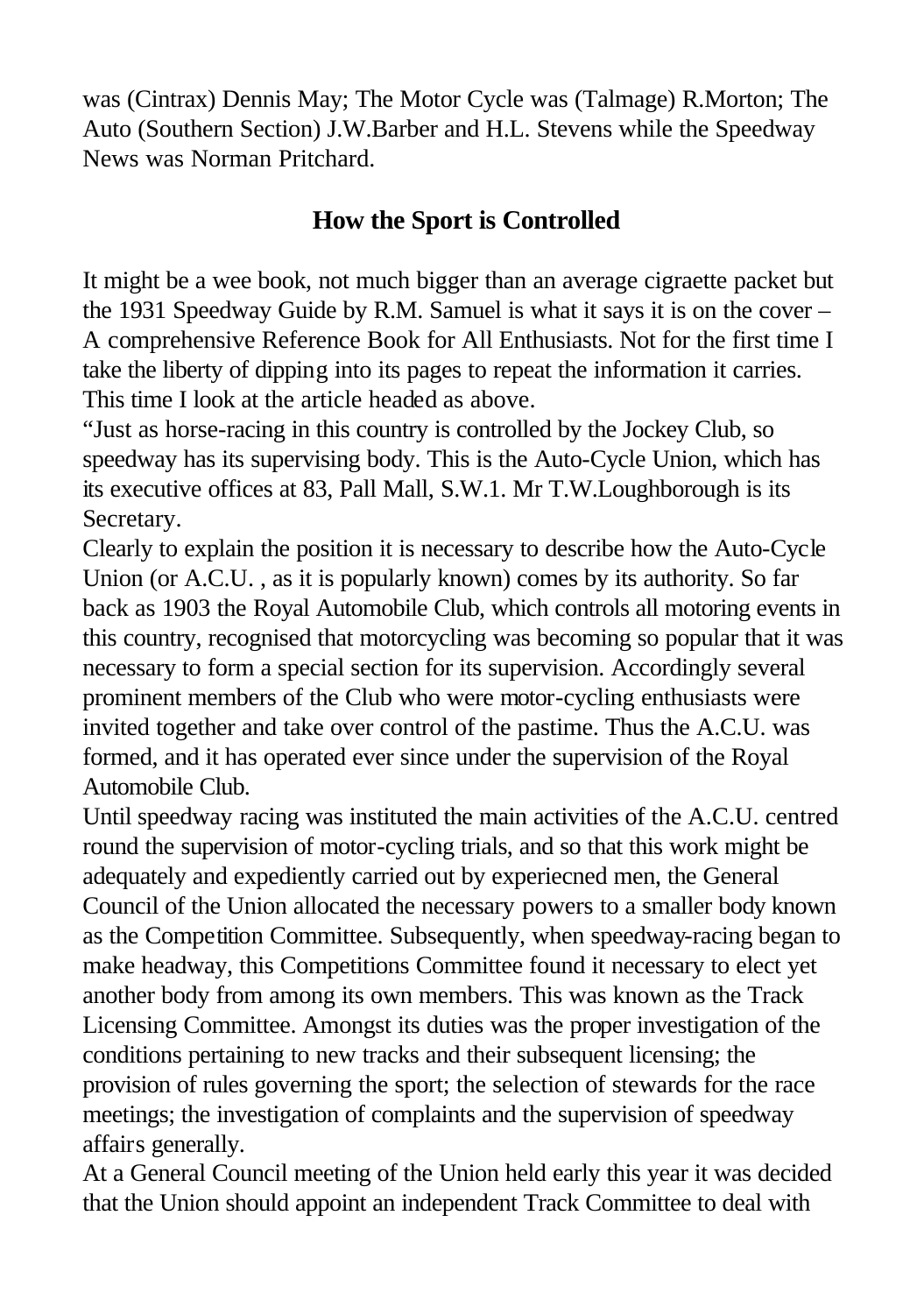speedway matters. Accordingly the following eight gentlemen were elected, and they have taken over the powers which were previously in the hands of the Competitions Committee through its sub-body the Track Licensing Committee; The Rev. E.P. Greenhill, the Rev. J.M. Phillpott, A.J.M. Ivison, T.W.Monkhouse, Cecil Smith, J.Taylor, W.H.Wells and F.W.Pinhard.

It will be observed, perhaps, with a little surprise, that the committee numbers amongst its members two clerical gentlemen. Both these are exceedingly keen motor-cyclists of long experience, and their judgement and ability have been of great service to the sport generally for many years.

In Mr. Cecil Smith will be recognised an active speedway promoter, whose interests lie in the Crystal Palace track. Mr.J.Taylor is the representative of the British Dirt Track Riders' Association.

Being a Committee on the Council, the new Track Committee has power to form sub-committees to carry out various branches of its work and to put on those sub-committees persons who by reason of their experience, are particularly well fitted for the position.

The following Sub-Committees have already been appointed: Arbiration Committee (for the settlement of disputes under rider's agreements with a promoter); General Emergency Committee; Northern Emergency Committee (to deal with questions of appeal from the Northern League Management Committee); Southern Emergency Committee (to deal with questions of appeal from the Southern League Management Committee); and, Liaison Committee (to deal with questions affecting the interests of the sport and the promoters or riders.) [The names of the individuals who sat on these committees are listed in R.M.Samuel's book and can be supplied if you really are interested. JH.]

### **Apfelback Revisited**

The following was published in the Motor Cycling magazine 2.10.1952 and it sheds a wee bit more light on this unusual speedway engine.

MOTORCYCLISTS of a technical turn of mind have often been heard to say that when the speedway machine assumed its present-day standardized form, much of the interest in this particular branch of the sport was lost. Old hands recall with regret the early days of the dirt tracks, when mechanical variety was very much a feature of the "cinders."

It is interesting, therefore, to learn that there is at least one track where spectators may see a break-away from the present-day cast-in-one-mould type of mount. On the Vienna Speedway there appears regularly, and with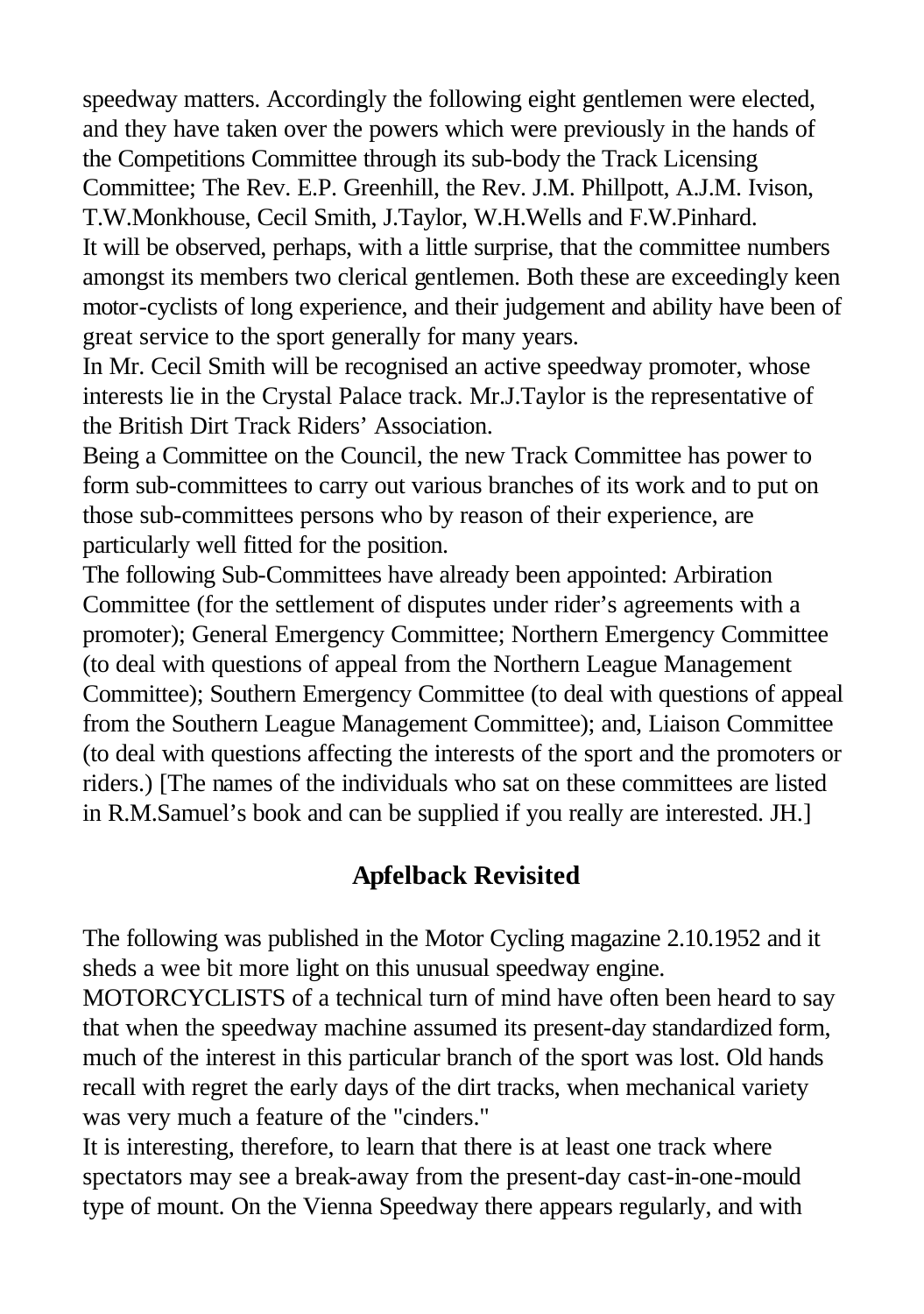consistent success, a machine that is not only unusual as a speedway mount but also as a motorcycle. It is owned by Leopold Killmayer, who was runnerup in the World Championships held in Paris every year from 1933 to 1935. He also raced for Plymouth in the seasons 1933 and 1935.

His mount is called an Apfelbeck, and is named after the engineer who constructed it. The unit has practically double everything, except cylinders-four valves, two carburetters, two exhausts and two camshafts are involved. Its combustion chamber is exceptionally interesting for, at the forward end, there is a right-hand exhaust valve and a left-hand inlet valve. At the rear the arrangement is reversed, so it will be seen that the mixture enters and leaves by opposite corners of the head. One sparking plug is centrally disposed in a vertical position.

The camshafts arc situated, transversely, fore and aft of the cylinder and the push rods are not enclosed within the tinning but protrude forwardly or rearwardly, as the case may be, into the rocker boxes. Each shaft operates one exhaust and one inlet valve. The horizontal down-draught carburetters, located above and at each side of the cylinder head are of Amal manufacture, but the float chambers were made by Killmayer.

The large " pans," which may be seen in the accompanying illustrations protruding over the carburetters, are air intakes designed to protect the engine from cinder dust. The general dimensions of the engine about the crankcase are the same as those of the J.A.P. 500 c.c. Speedway unit and thus, should it be necessary, the frame can accommodate a J.A.P. engine, either of 350 or 500 c.c., as well as various Continental units.

To strip the big-end, the primary chain, head and barrel are removed. By unbolting the left-hand side, not the complete half, of the crankcase, the flywheel assembly can be extracted and replaced without need for retiming ignition or valves. The frame has no tank rail, the tank itself being used as a substitute, and the tank-cum-frame section of the machine is continued rearwardly to form an oil tank, lubrication being on the total loss system. Because of the bumpy nature of Austrian tracks, this machine employs a form of rear suspension in addition to the simple front telescopics. A swinging fork, controlled by rubber bands, gives some 2-3-ins. of movement and, in order to ensure exceptional rigidity, the fork ends are provided with stubs which work in radial slots cut in damper plates joining the extremities of the chain and saddle stays. These stubs are provided with friction discs which can be adjusted by nuts to bear on the slotted plates.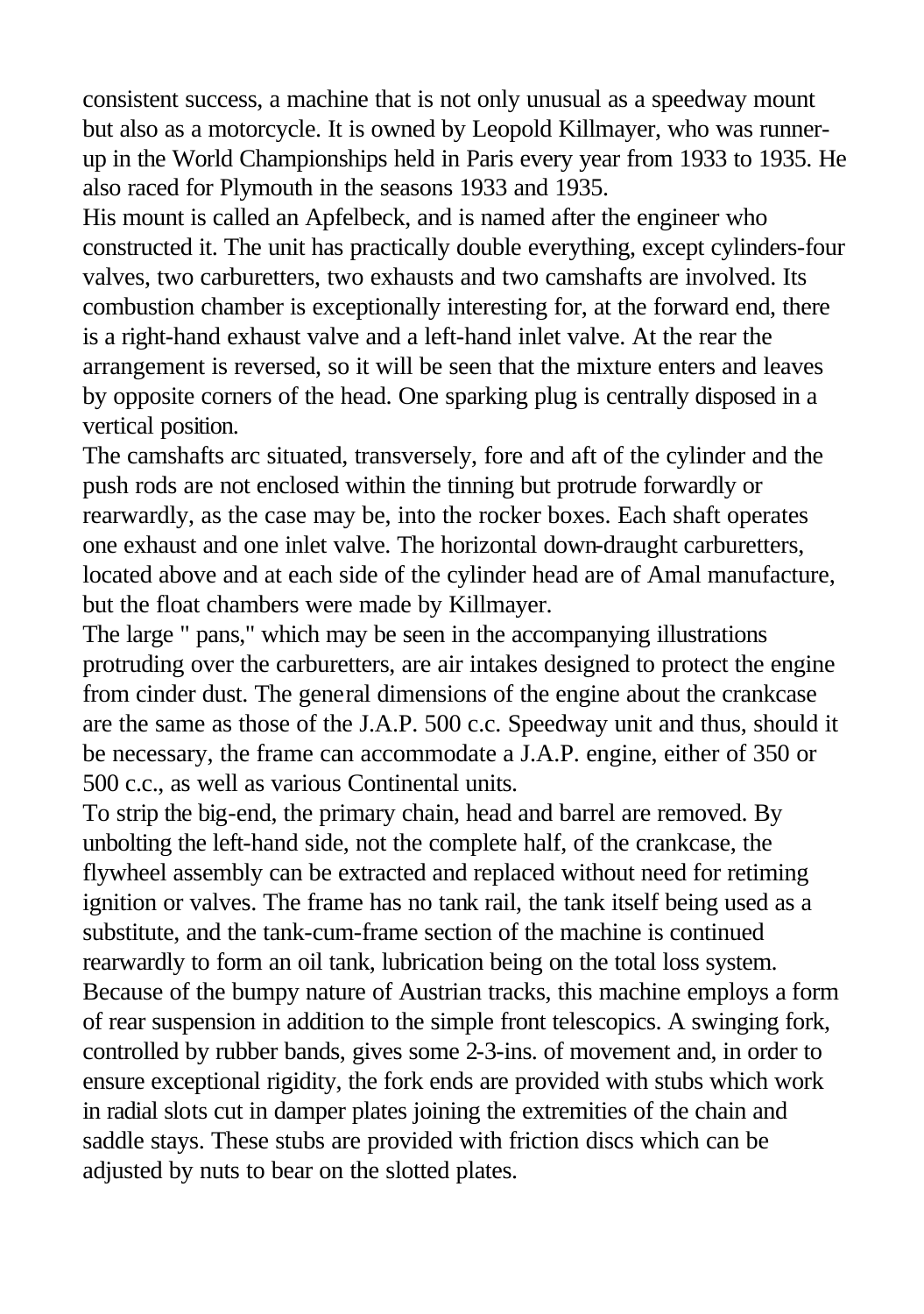The machine is now two years old and has been very successful except that, like many "specials", it is sometimes unreliable. Killmayer, therefore, has a spare engine at hand when riding. (Not sure but I think Chris Biles should be attributed to the above article which is linked to the Yahoo web site which is mentioned in a following article.)

#### **Huck Fynn**

You may be aware of the Mark Twain character of this name but this one rode for Wimbledon but is probably better known as a maker of frames. There was a bit about Huck on the web recently and it is worth passing on the chatter.

George "Huck" Fynn was a boiler maker by trade who was recommended to Wimbledon by Norman Parker in 1949.Unfortunately Fynn never reproduced his Australian form in England. He was prone to crashing a lot.

Norman Parker was somewhat of a "talent scout" during his Winter escapades down under. As well as Fynn, he also was responsible for Lionel Levy and Ronnie Moore going to England. Not surprising Huck was on Wimbledon Dons staff and then joined Norwich Stars where he rode for the 1950 season. He only made a few (4) team appearances for the Stars in the Kemsley Southern League Shield in the early meetings that season. The rest of the season he was limited to second half races along with Wally Mawdesley among others. Seems that after his time specialising in Speedway Machinery Huck "invented" a machine for cleaning out "cattle trucks" after they had been used to transport animals around the U K. This was patented and made a good bit of money for Huck. Thanks to **Bryan Tungate** for this item.

(As a brief aside, as this is pulled together, the news has come through about the death of one of the best known frame builders – Maurie Mattingly. )

### **Meeting Formats**

We've not looked at this topic for a while but as I've started covering the 1955 season (part of the exploits of the West Ham team are now on the site) for the web it is worthwhile having a look at the format adopted that year for League matches. It was the first time the team line up dropped to seven men and the number of races went up to sixteen. Six of the men were in the body of the team with one rider only as a reserve. Riders in the body of the team had five programmed rides while the reserves had two. Tactical substitues were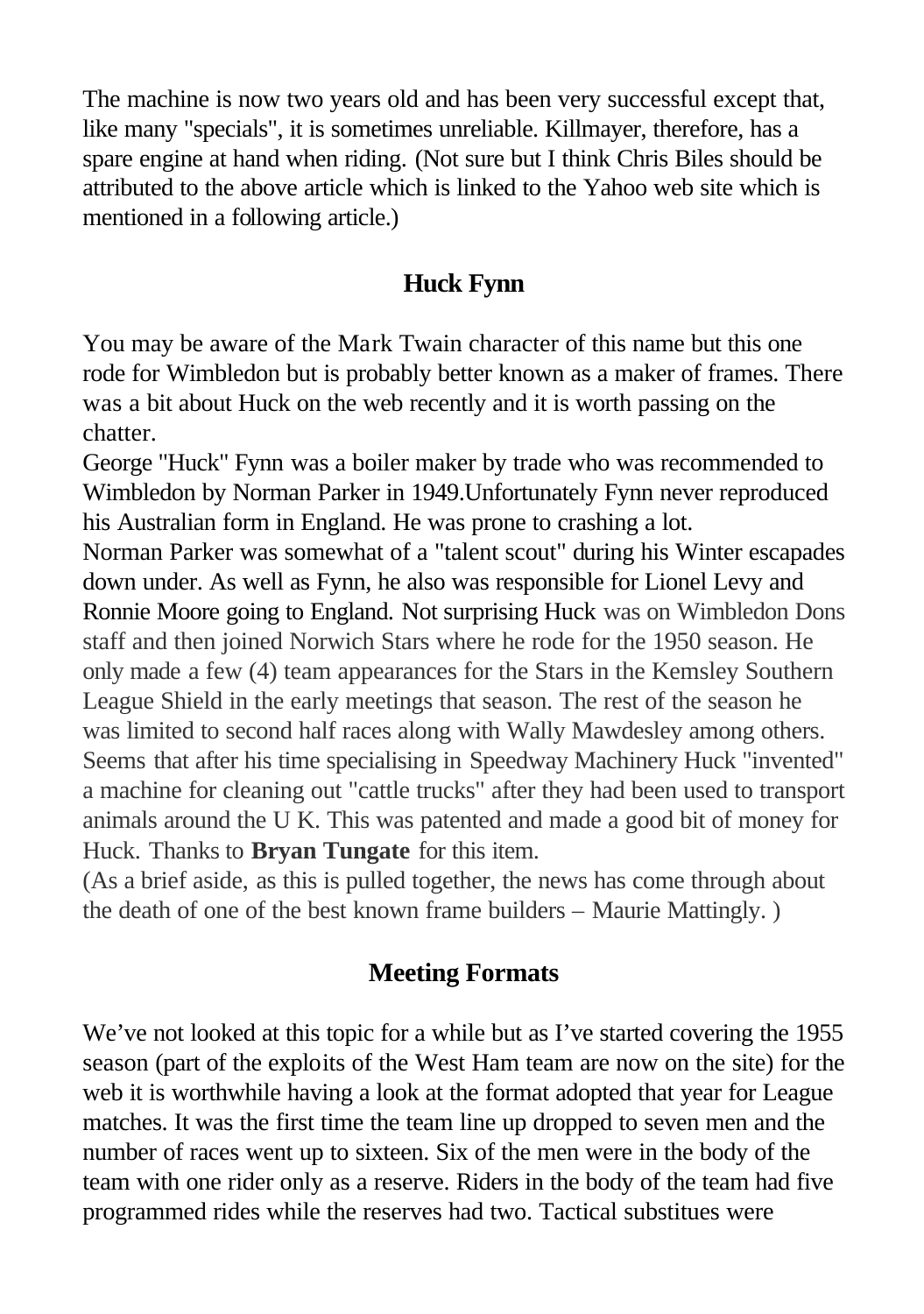introduced in this year, just to add to the fun and later in the year a supplementary reserve was added. The supplementary reserve was one of the main body of the team who could be called upon to act as the reserve if and when the programmed reserve was incapacitated.

Ht1 1&2 v 1&2; Ht2 3&4 v 3&4; Ht3 5&6 v 5&6; Ht4 2&7 v 2&7; Ht5 3&4 v 5&6; Ht6 1&2 v 3&4; Ht7 5&6 v 1&2; Ht8 1&2 v 5&6; Ht9 5&6 v 3&4; Ht10 3&4 v 1&2; Ht11 1&4 v 1&6; Ht12 2&5 v 3&6; Ht13 3&7 v 4&6; Ht14 4&6 v 3&7; Ht15 3&5 v1&4; Ht16 1&6 v 2&5. **Jim Henry**

### **Flights of Fancy**

One of the joys of working on the task of compiling the details of the meetings for the web site is getting a feel for the facts contained in the copies of the programmes sent to me by fellow historians and helpful collectors. For example I never realised that Split Waterman and Jack Biggs appeared in the West Ham team of 1955 or there was a rider called Mick Piquet (no relation to Nelson of the motor racing fame) who had a brief spell at Wimbledon, albeit as a second half rider, circa 1949 / 1950. I wouldn't have known that Belle Vue were very loyal to their novice riders giving them a season to see if they would develop and progress to the team.

HOWEVER. This pleasure has to be off-set by the massive downer you get from drawing on a filled in programme and only to realise that the contents are complete and utter rubbish. The first time I came across this was in an Edinburgh programme which recorded a World Championship round. I mentioned to Ian Moultray that the event was won by Junior Bainbridge and was quickly put right on that score. The person who filled in the missing numbers in the blank programme was clearly a Glasgow Tigers fan indulging in a flight of fancy.

The next glaring example was in a hard to find Fleetwood programme for 1948. The match between Fleetwood Fliers and Sheffield Tigers had been illusive. However, this time the result was correct but the riders scores, whilst adding to the total, bore no resemblance to any of the three match details recorded in the contemporary magazines.

Now come the best one yet.

The other week I was looking at Nick Barber's auction catalogue and spotted a rare Wombwell programme for  $18<sup>th</sup>$  June 1948 when the Middlesbrough Bears took on the Sheffield Tigers. Talk about eyes lighting up like organ stops I can tell you. A long sought after meeting this filling gaps in three files.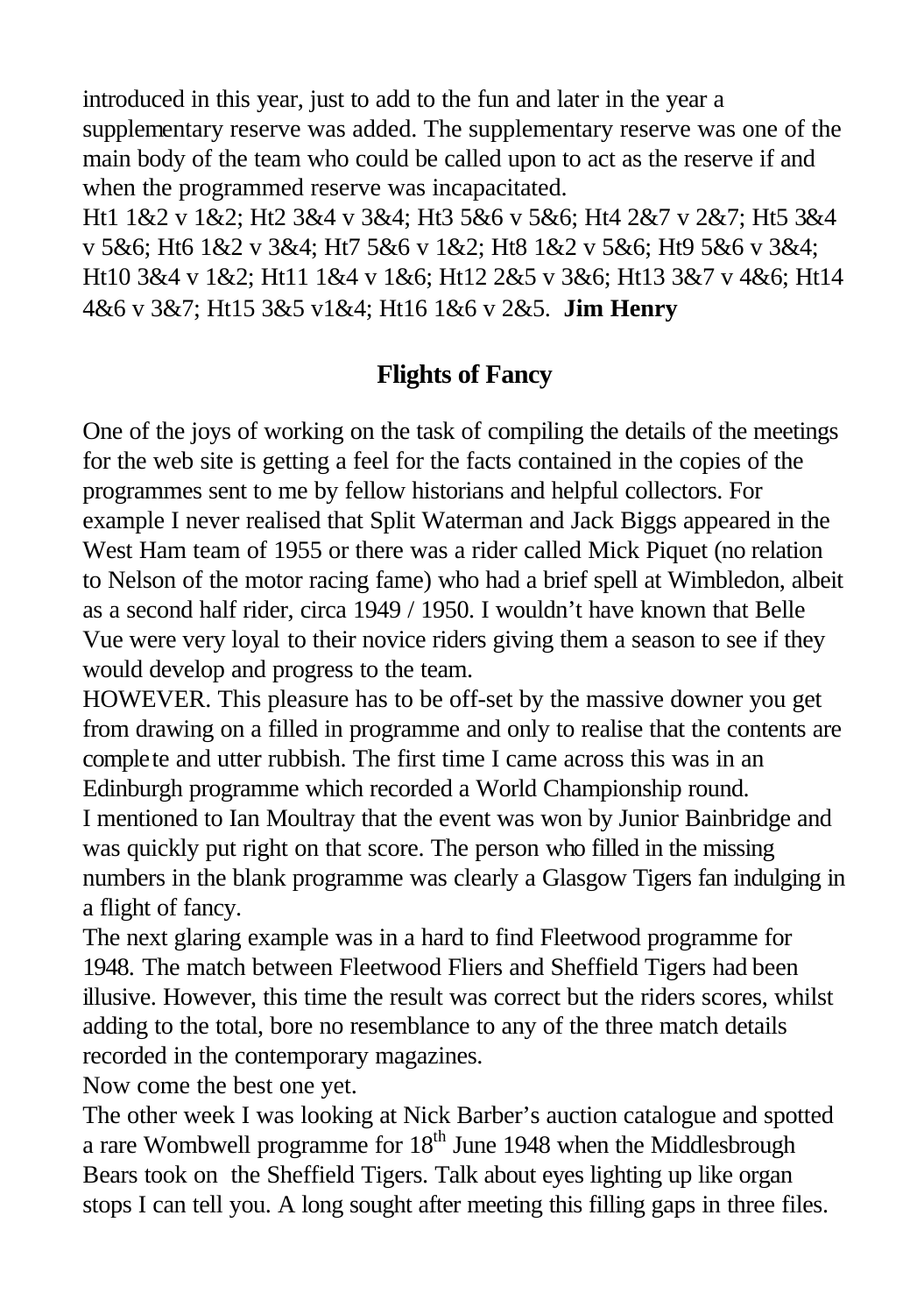Thanks to **Nigel Bird** I was sent a digital photo (a great way of copying items) of the contents of the programme.

According to the details the event ended  $42 - 43$ . A check of the scores column revealed an arithmetical error so the result could have been 42 all over the 14 heats. Smugness that I managed to get a feasible score rapidly turned to anguish as I checked a reputable source of speedway knowledge as the big BUT kicked in. The big BUT is that other records give the score as  $53 - 31$ . Do I feel really peeved? You bet I do and I really wish I could send someone on a flight of fancy, perhaps powered by hefty foot placed somewhere in the region of the perpetrator's big sorry BUTT. **Jim Henry**

### **Interesting Website**

oldtimespeedway@yahoogroups.com which can be accessed via the Yahoo web site is worth a look and joining in. There are fair few knowledgable folks using this site and some interesting items discussed. Not that I'm going to name drop of course so you can look for yourself. One of the recent debates trying to identify the rider who rode for the longest span of time.

### **Publications**

### **Shifting Shale – 2006 A Race Odyssey by Jeff Scott (£20.00 inc P&P from Methanol Press, 2 Tidy Street, Brighton, BN1 4EL)**

Another self published book by Jeff who rambles on about his wanderings BUT the book is a big read giving an insight into another angle on speedway in the UK. This book is an amusing "Bill Brysonesque" view of the tracks and their supporters which we don't really get from other writers. Jeff clearly loves his speedway and the people that are so much part of the sport. What speedway lacks in numbers on the terraces it by far makes up for in the richness of character of the fans and their willingness to help. This book has a fair number of photos but they are a bit on the wee side. The type size is small and in some places even smaller but, hey, it creates real value in what is a 350 page book.

There will be future social historians who will love this book but the good news is you don't have to wait for it. Dare I say it  $-$  this is an ideal way to while away an off-season hour or two (per night for a fair few weeks).

Review by **Jim Henry**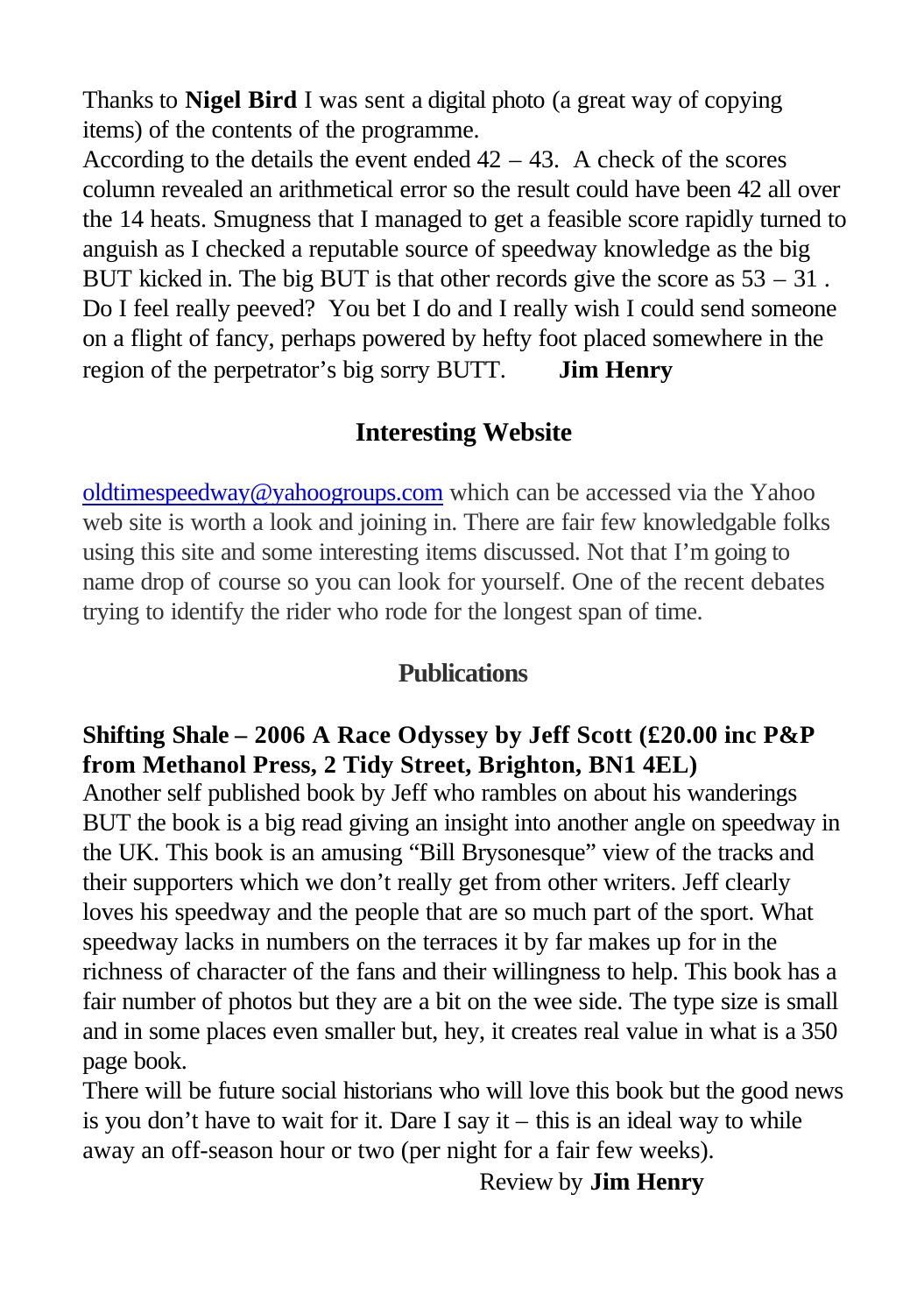### **Where we all go Wrong!**

**Don Gray**, bless him, gave me the gift of some early editions of Speedway News and they are a fascination insight into the early days of the sport. The following article was in the edition for  $9<sup>th</sup>$  September 1932 and had been reproduced from a recent Crystal Palace programme. The article was written by W.F.Cliffe who was, at the time, Honarary Secretary of the Crystal Palace Supporters Club. Like Jeff Scott's book it is an interesting insight into speedway in 1932 and worth reproducing. An introductory paragraph sets the scene and suggests the Crystal Palace programmes were a serious bit of **literature** 

"It may be as well to remember that Speedway racing must be governed by rules in the same way as other national sports. The framers of the rules had difficulties to deal with which even now are not fully realised. They had no actual exoerience on which to make a beginning, and to complicate matters further they had to make provision for the fact that Speedway racing combines *the human and mechanical elements.* Whenever we feel inclined to find fault or to criticise we should do well to remember these very important factors which run like threads through the whole fabric of the sport. Taking our points in their logical order we get first:-

THE START – Most of us follow the fortunes of an Association Football team during the winter months, but how many of us shout in unison if we see one of the forwards lying offside in the hope that a forward pass by a team-mate while in that position will go undetected by the referee? Again, how many of us adversely criticise the full backs who play well up the field, thus causing the opposing forwards to be pulled up for offside? The answer is, of course, that none of us do, simply because we regard this as perfectly fair and legitimate, *and human,* for one eleven to try and "put one over" the referee and their opponents if they can, The referee is there to stop it, but human nature being what it is, those eleven will go on trying so long as they are able to kick a football. Yet on the Speedway, we go to the length of saying a man is a dirty rider because he is *human* and *clever* enough to want, and to get, a flying start. If we, in our innocence, imagine that the two pairs of riders in a League Match are doing their best to give each other as good a start as they get themselves, we are wrong. Most decidely and definitely wrong. They are watching each other like cats and mice, and are out *to catch each other* to the extent of getting the better start.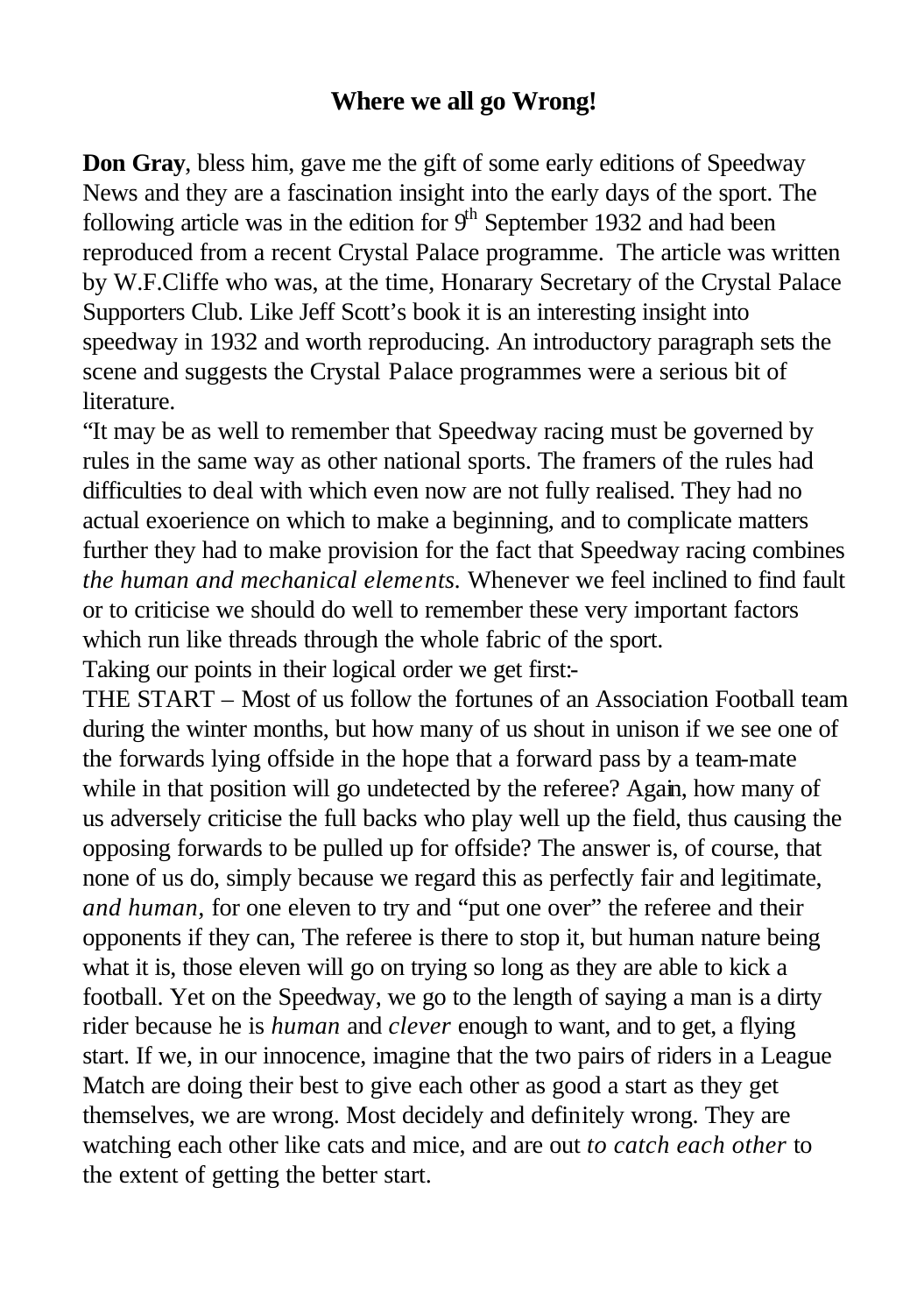It is perefectly natural that they should do so, and their conduct is no more reprehensible than is the effort made by a British representative in the Olympic Games who endeavours to get a flyer in the 100 yards sprint. But the speedway rider has mechanical power, and this he can, and does, have adjusted to his own peculiar requirements. He may favour a very high acceleration to enable him to get to the first bend first, even if he loses a little on the straight. This is his preference, but he is no more dirty than is the right or left winger whose main reason for being in a football team is his outstanding ability to sprint down the wing faster than his fellows or his opponents. The whole spirit of competition, individually or in a team, is to get the better of someone else, and it cannot be eradicated. The Steward is there to see that no one gets an advantage at the start, but so long as human nature plays any sort of part in Speedway racing, the riders will continue to try. The whole angle from which we have been regarding the starts must be altered, and if we do the same as two of the sport's best known personalities, Mr. Fred Mockford and Mr.John Hoskins, we shall find in them one of the greatest attractions in Speedway Meeting. Thes two "pillars" know that each rider on the track is *out to win at the start* if he can, and they get their best thrills watching to see who gets the best of it."

More of the thoughts of W.F.Cliffe in the next edition.

#### **Welcome to Northside**

OK it isn't a new track but the Autumn of 2007 saw the first public meeting at the Northside training track in Workington. Not too far from Lonsdale Park and Derwent Park but over the river it is located to the north of the town. It is sited within a cleared area of coastal or near coastal scrubland which looks as though it was once a coal bing (colliery waste heap), the wee track gave a stage for the boys and lone lassie, Montana Jowett, who were taking their early steps a chance to strut their stuff. The spectator facilites are a bit basic but the short but wide track and apparently forgiving safety fence is ideal for learners. The pits appear to do the business and it is easy to see why Ivan Mauger gave it his seal of approval when he held a session there earlier this year. For the visitor there is plenty of car parking and suitable amenities. There is an excellent programme available for those of you who couldn't make it. (From a professional point of view I had the opportunity to study the nearby wind turbines (some of us have to earn a crust dealing with non-speedway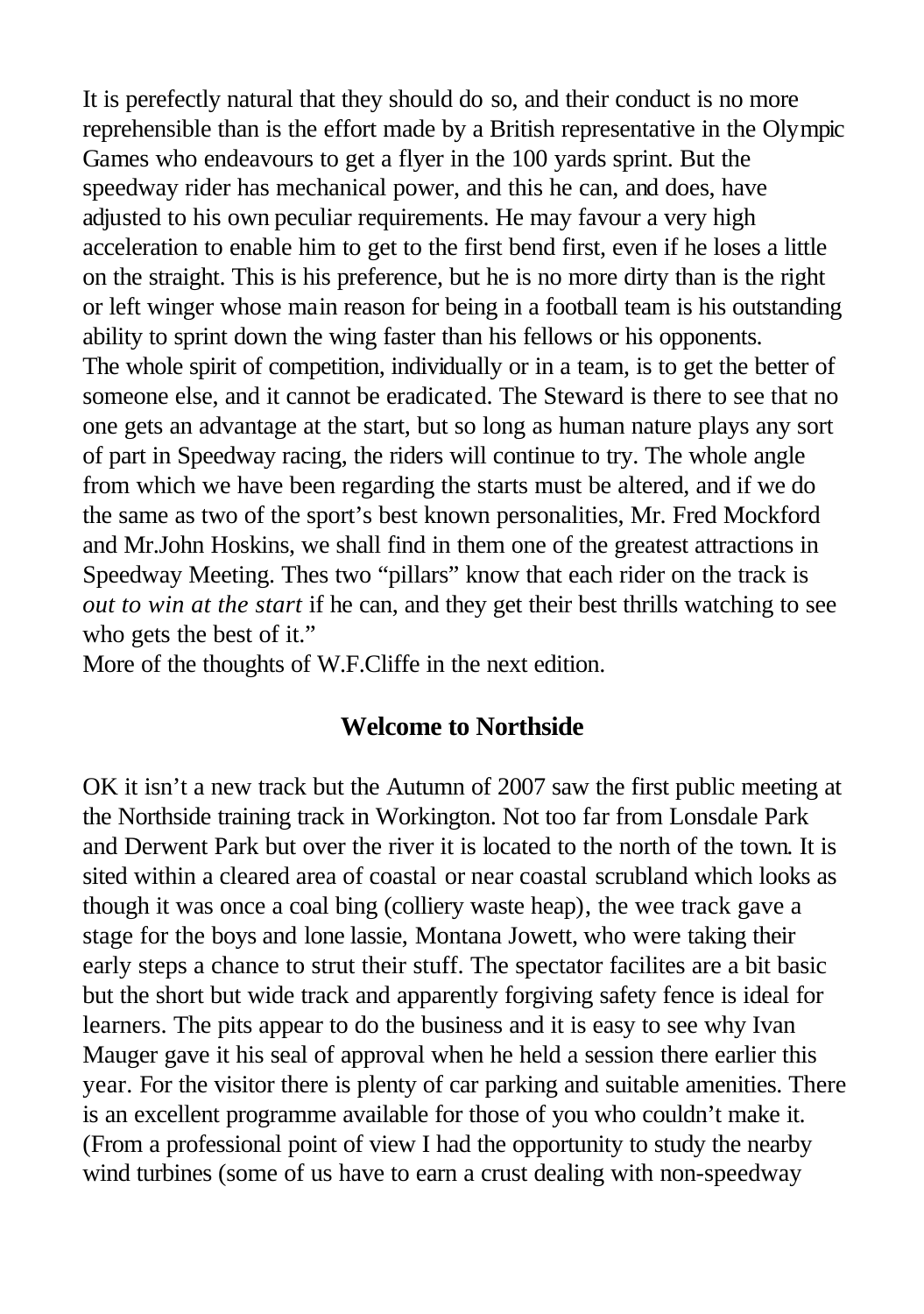things) at first hand and in the moments of quiet I listened to see (OK I know you don't hear with your eyes) if I could hear much noise.)

If Northside does stage any further meetings – do get along to see the event(s) – it is a tidy, well run, operation and a credit to all those involved.

#### **Jim Henry**

### **We Can Blame Sheffield (Or Can We?)**

Now I will put my hand up and say without regret – "I hate Best Pairs". Maybe as someone from Edinburgh the reason is valid as both Marine Gardens and Old Meadowbank said au revoir to speedway with this type of event. (OK the outbreak of the Second World War was a contributory factor in the case of Marine Gradens as there was a meeting scheduled for the next week.)

Up until now I had never given a thought as to when they started but the 1932 Speedway News for  $27<sup>th</sup>$  May reveals all – hence the headline.

Headed up "A Novel Event at Sheffield" the article records that the week before the management of the day at Owlerton "hit on the idea of putting the best pair from each league team into a series of match races consiting of two heats and a final. Actually, however, the apparent intention was not carried out, for instead of Norman Parker and Vic Collins, Norman and Jack Parker Southampton and instead of Burton and Wigfield, the Sheffielders were Wigfield and Alec Peel". So, the best pairs weren't a best pairs as we know it and Sheffield is off the hook. For the record Wigfield beat Norman Parker and Peel beat Jack Parker after Jack's bike had packed in. Wigfield went on to beat team mate Peel in the final. SO! Where did the first event we would reecognise today as a Best Pairs take place? WHO came up with the idea?

### **Appeal**

Can we appeal again for items for The Speedway Reseacher. We come to the end of another volume with the next issue but we are a bit disheartened that we have to pen (or type) a lot of the material. We dearly want to give space to others and again call for your help. Ideas on what you would like to see would be helpful and so forth but ideally your contributions – in any format you care to supply it, is what we need. Get the pens out – shake down the computers – and as they say everyone has a novel in them. **Editors**